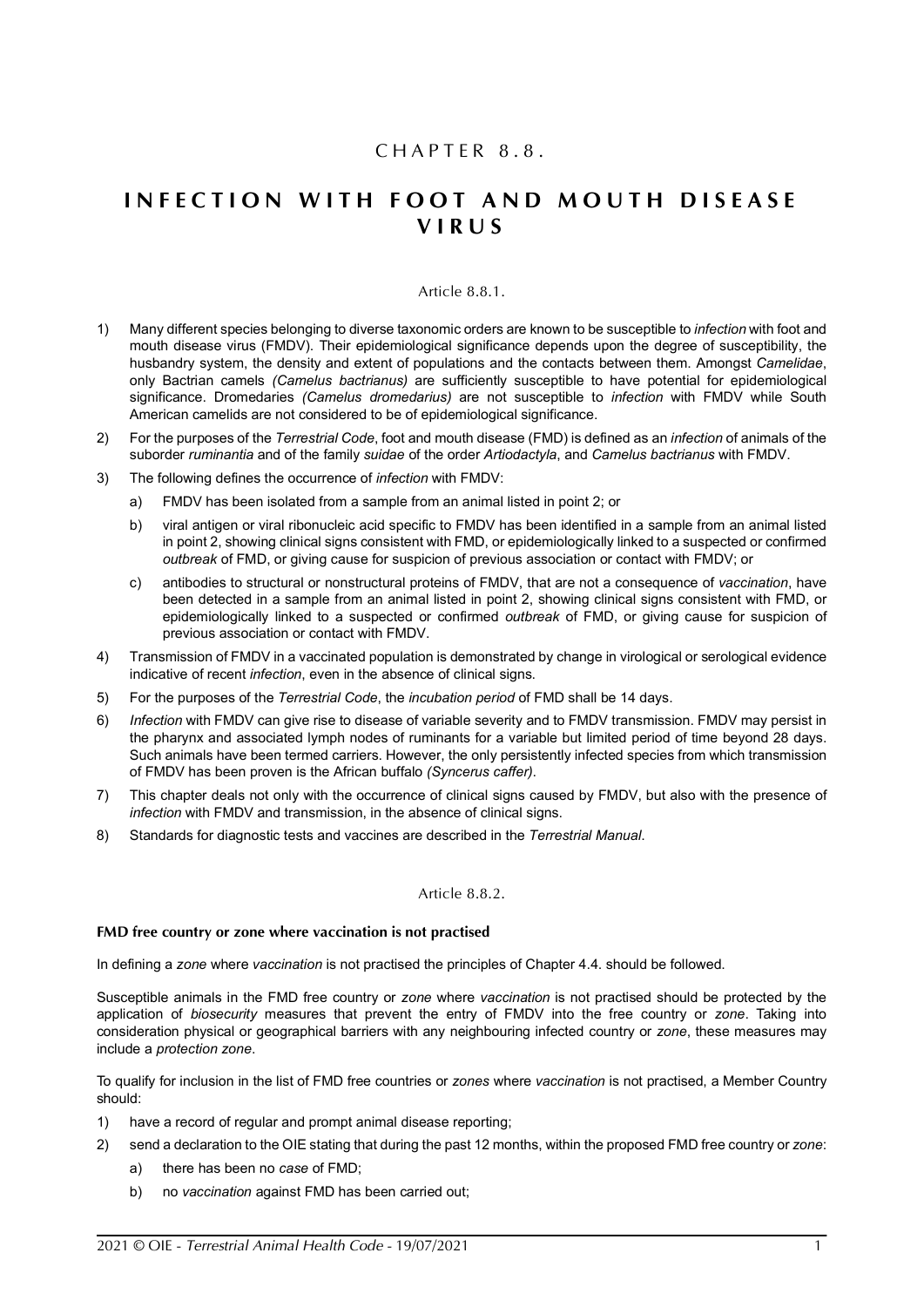- 3) supply documented evidence that for the past 12 months:
	- a) *surveillance* in accordance with Articles [8.8.40.](#page-15-0) to [8.8.42.](#page-18-0) has been implemented to detect clinical signs of FMD and demonstrate no evidence of:
		- i) *infection* with FMDV in unvaccinated animals;
		- ii) FMDV transmission in previously vaccinated animals when the FMD free country or *zone* where *vaccination* is practised is seeking to become one where *vaccination* is not practised;
	- b) regulatory measures for the prevention and early detection of FMD have been implemented;
- 4) describe in detail and supply documented evidence that for the past 12 months the following have been properly implemented and supervised:
	- a) in the case of a FMD free *zone*, the boundaries of the proposed FMD free *zone*;
	- b) the boundaries and measures of a *protection zone*, if applicable;
	- c) the system for preventing the entry of FMDV into the proposed FMD free country or *zone*;
	- d) the control of the movement of susceptible animals, their *meat* and other products into the proposed FMD free country or *zone*, in particular the measures described in Articles [8.8.8.](#page-5-0), [8.8.9.](#page-5-1) and [8.8.12.;](#page-6-0)
	- e) no vaccinated animal has been introduced except in accordance with Articles [8.8.8.](#page-5-0) and [8.8.9.](#page-5-1)

The Member Country or the proposed free *zone* will be included in the list of FMD free countries or *zones* where *vaccination* is not practised only after the submitted evidence, based on the provisions of Chapter 1.11., has been accepted by the OIE.

Retention on the list requires that the information in points 2, 3 and 4 above be re-submitted annually and changes in the epidemiological situation or other significant events including those relevant to points 3(b) and 4 should be reported to the OIE in accordance with the requirements in Chapter 1.1.

Provided the conditions of points 1 to 4 are fulfilled, the status of a country or *zone* will not be affected by applying official emergency *vaccination* to FMD susceptible animals in zoological collections in the face of a FMD threat identified by the *Veterinary Authorities*, provided that the following conditions are met:

- the zoological collection has the primary purpose of exhibiting animals or preserving rare species, has been identified, including the boundaries of the facility, and is included in the country's contingency plan for FMD;
- appropriate *biosecurity* measures are in place, including effective separation from other susceptible domestic populations or *wildlife*;
- the animals are identified as belonging to the collection and any movements can be traced;
- the vaccine used complies with the standards described in the *Terrestrial Manual*;
- *vaccination* is conducted under the supervision of the *Veterinary Authority*;
- the zoological collection is placed under *surveillance* for at least 12 months after *vaccination*.

In the event of the application for the status of a FMD free *zone* where *vaccination* is not practised to be assigned to a new *zone* adjacent to another FMD free *zone* where *vaccination* is not practised, it should be stated if the new *zone* is being merged with the adjacent *zone* to become one enlarged *zone*. If the two *zones* remain separate, details should be provided on the control measures to be applied for the maintenance of the status of the separate *zones* and particularly on the identification and the control of the movement of animals between the *zones* of the same status in accordance with Chapter 4.4.

#### Article 8.8.3.

#### <span id="page-1-0"></span>**FMD free country or zone where vaccination is practised**

In defining a *zone* where *vaccination* is practised the principles of Chapter 4.4. should be followed.

Susceptible animals in the FMD free country or *zone* where *vaccination* is practised should be protected by the application of *biosecurity* measures that prevent the entry of FMDV into the free country or *zone*. Taking into consideration physical or geographical barriers with any neighbouring infected country or *zone*, these measures may include a *protection zone*.

Based on the epidemiology of FMD in the country, it may be decided to vaccinate only a defined *subpopulation* comprised of certain species or other subsets of the total susceptible population.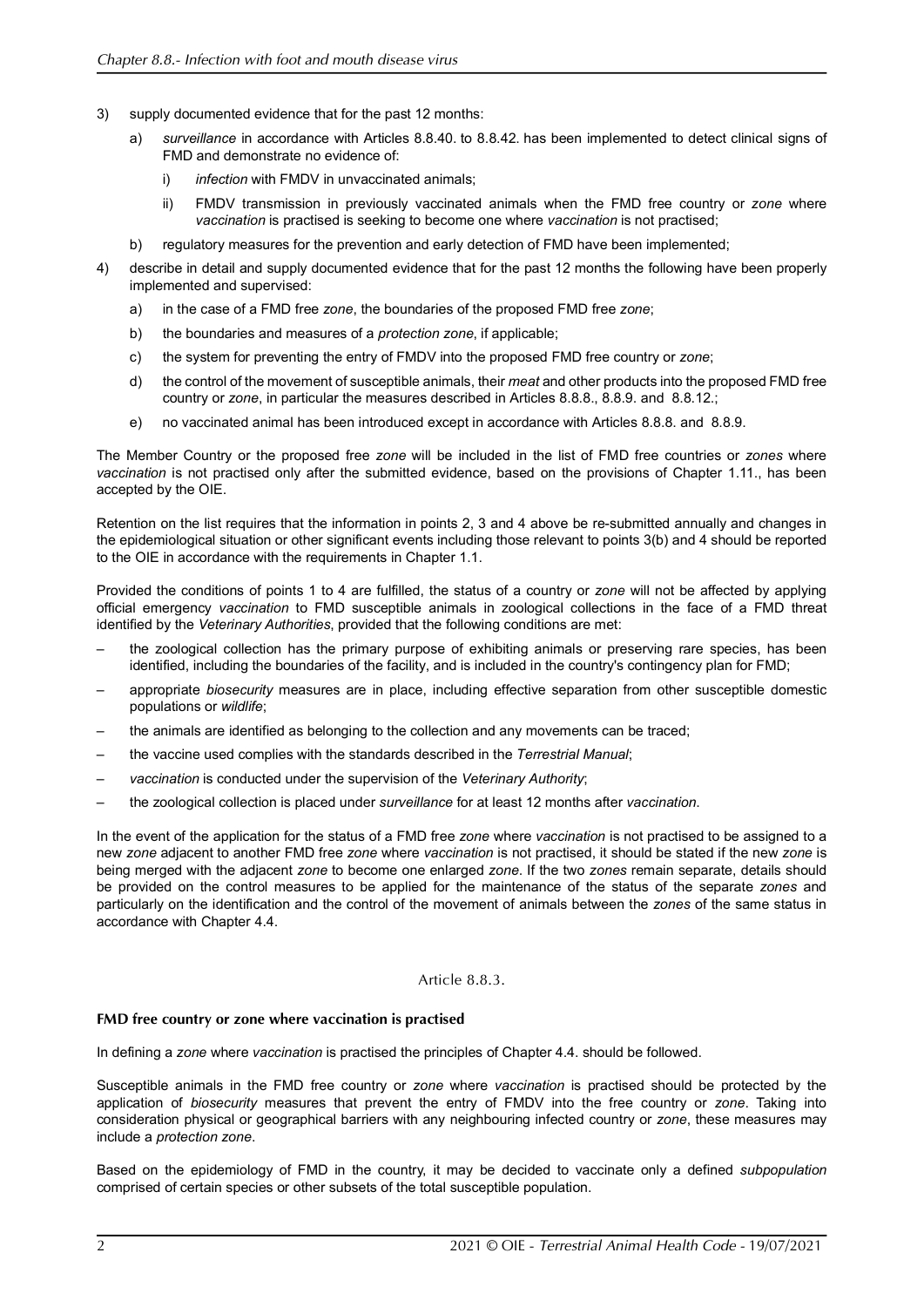To qualify for inclusion in the list of FMD free countries or *zones* where *vaccination* is practised, a Member Country should:

- 1) have a record of regular and prompt animal disease reporting;
- 2) send a declaration to the OIE stating that, based on the *surveillance* described in point 3, within the proposed FMD free country or *zone*:
	- a) there has been no *case* of FMD during the past two years;
	- b) there has been no evidence of FMDV transmission during the past 12 months;
- 3) supply documented evidence that:
	- a) *surveillance* in accordance with Articles [8.8.40.](#page-15-0) to [8.8.42.](#page-18-0) has been implemented to detect clinical signs of FMD and demonstrate no evidence of:
		- i) *infection* with FMDV in unvaccinated animals;
		- ii) FMDV transmission in vaccinated animals;
	- b) regulatory measures for the prevention and early detection of FMD have been implemented;
	- c) compulsory systematic *vaccination* in the target population has been carried out to achieve adequate *vaccination* coverage and population immunity;
	- d) *vaccination* has been carried out following appropriate vaccine strain selection;
- 4) describe in detail and supply documented evidence that the following have been properly implemented and supervised:
	- a) in case of FMD free *zone*, the boundaries of the proposed FMD free *zone*;
	- b) the boundaries and measures of a *protection zone*, if applicable;
	- c) the system for preventing the entry of FMDV into the proposed FMD free country or *zone*, in particular the measures described in Articles [8.8.8.](#page-5-0), [8.8.9.](#page-5-1) and [8.8.12.](#page-6-0);
	- d) the control of the movement of susceptible animals and their products into the proposed FMD free country or *zone*.

The Member Country or the proposed free *zone* will be included in the list of FMD free countries or *zones* where *vaccination* is practised only after the submitted evidence, based on the provisions of Chapter 1.11., has been accepted by the OIE.

Retention on the list requires that the information in points 2, 3 and 4 above be re-submitted annually and changes in the epidemiological situation or other significant events including those relevant to points 3(b) and 4 should be reported to the OIE in accordance with the requirements in Chapter 1.1.

If a Member Country that meets the requirements of a FMD free country or *zone* where *vaccination* is practised wishes to change its status to FMD free country or *zone* where *vaccination* is not practised, it should notify the OIE in advance of the intended date of cessation of *vaccination* and apply for the new status within 24 months of the cessation. The status of this country or *zone* remains unchanged until compliance with Article [8.8.2.](#page-0-0) is approved by the OIE. If the dossier for the new status is not provided within 24 months then the status of the country or *zone* as being free with *vaccination* will be suspended. If the country does not comply with requirements of Article [8.8.2.,](#page-0-0) evidence should be provided within three months that it complies with Article [8.8.3.](#page-1-0) Otherwise the status will be withdrawn.

In the event of the application for the status of a FMD free *zone* where *vaccination* is practised to be assigned to a new *zone* adjacent to another FMD free *zone* where *vaccination* is practised, it should be stated if the new *zone* is being merged with the adjacent *zone* to become one enlarged *zone*. If the two *zones* remain separate, details should be provided on the control measures to be applied for the maintenance of the status of the separate *zones* and particularly on the identification and the control of the movement of animals between the *zones* of the same status in accordance with Chapter 4.4.

Article 8.8.4.

# <span id="page-2-0"></span>**FMD free compartment**

A FMD free *compartment* can be established in either a FMD free country or *zone* or in an infected country or *zone*. In defining such a *compartment* the principles of Chapters 4.4. and 4.5. should be followed. Susceptible animals in the FMD free *compartment* should be separated from any other susceptible animals by the application of an effective *biosecurity* management system.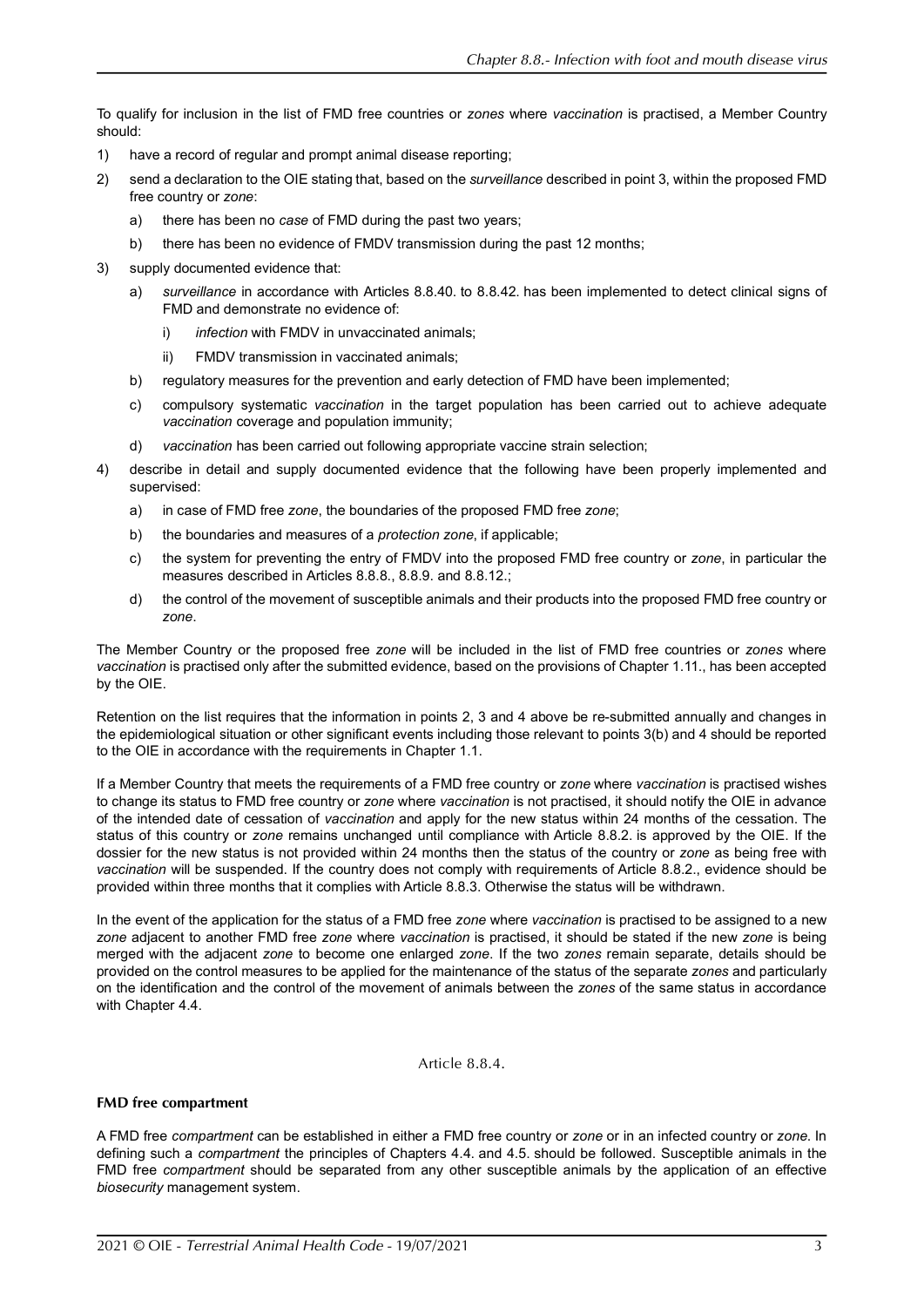A Member Country wishing to establish a FMD free *compartment* should:

- 1) have a record of regular and prompt animal disease reporting and, if not FMD free, have an *official control programme* and a *surveillance* system for FMD in place in accordance with Articles [8.8.40.](#page-15-0) to [8.8.42.](#page-18-0) that allows knowledge of the prevalence, distribution and characteristics of FMD in the country or *zone*;
- 2) declare for the FMD free *compartment* that:
	- a) there has been no *case* of FMD during the past 12 months;
	- b) no evidence of *infection* with FMDV has been found during the past 12 months;
	- c) *vaccination* against FMD is prohibited;
	- d) no animal vaccinated against FMD within the past 12 months is in the *compartment*;
	- e) animals, semen, embryos and animal products may only enter the *compartment* in accordance with relevant articles in this chapter;
	- f) documented evidence shows that *surveillance* in accordance with Articles [8.8.40.](#page-15-0) to [8.8.42.](#page-18-0) is in operation;
	- g) an *animal identification* and *traceability* system in accordance with Chapters 4.2. and 4.3. is in place;

#### 3) describe in detail:

- a) the animal *subpopulation* in the *compartment*;
- b) the *biosecurity plan* to mitigate the risks identified by the *surveillance* carried out in accordance with point 1.

The *compartment* should be approved by the *Veterinary Authority*. The first approval should only be granted when no *case* of FMD has occurred within a ten-kilometre radius of the *compartment* during the past three months.

#### Article 8.8.5.

#### **FMD infected country or zone**

For the purposes of this chapter, a FMD infected country or *zone* is one that does not fulfil the requirements to qualify as either FMD free where *vaccination* is not practised or FMD free where *vaccination* is practised.

# Article 8.8.6.

#### <span id="page-3-0"></span>**Establishment of a containment zone within a FMD free country or zone**

In the event of limited *outbreaks* within a FMD free country or *zone*, including within a *protection zone*, with or without *vaccination*, a single *containment zone*, which includes all *outbreaks*, may be established for the purpose of minimising the impact on the entire country or *zone*.

For this to be achieved and for the Member Country to take full advantage of this process, the *Veterinary Authority* should submit as soon as possible to the OIE, in support of the application, documented evidence that:

- 1) on suspicion, a strict standstill has been imposed on the suspected *establishments* and in the country or *zone* animal movement control has been imposed and effective controls on the movement of other *commodities* mentioned in this chapter are in place;
- 2) on confirmation, an additional standstill of susceptible animals has been imposed in the entire *containment zone* and the movement controls described in point 1 have been reinforced;
- 3) the definitive boundaries of the *containment zone* have been established after an epidemiological investigation (trace-back, trace-forward) has demonstrated that the *outbreaks* are epidemiologically related and limited in number and geographic distribution;
- 4) investigations into the likely source of the *outbreaks* have been carried out;
- 5) a *stamping-out policy*, with or without the use of emergency *vaccination*, has been applied;
- 6) no new *cases* have been found in the *containment zone* within a minimum of two *incubation periods* as defined in Article [8.8.1.](#page-0-1) after the application of a *stamping-out policy* to the last detected *case*;
- 7) the susceptible domestic and *captive wild* animal populations within the *containment zone* are clearly identified as belonging to the *containment zone*;
- 8) *surveillance* in accordance with Articles [8.8.40.](#page-15-0) to [8.8.42.](#page-18-0) is in place in the *containment zone* and in the rest of the country or *zone*;
- 9) measures that prevent the spread of FMDV to the rest of the country or *zone*, taking into consideration physical and geographical barriers, are in place.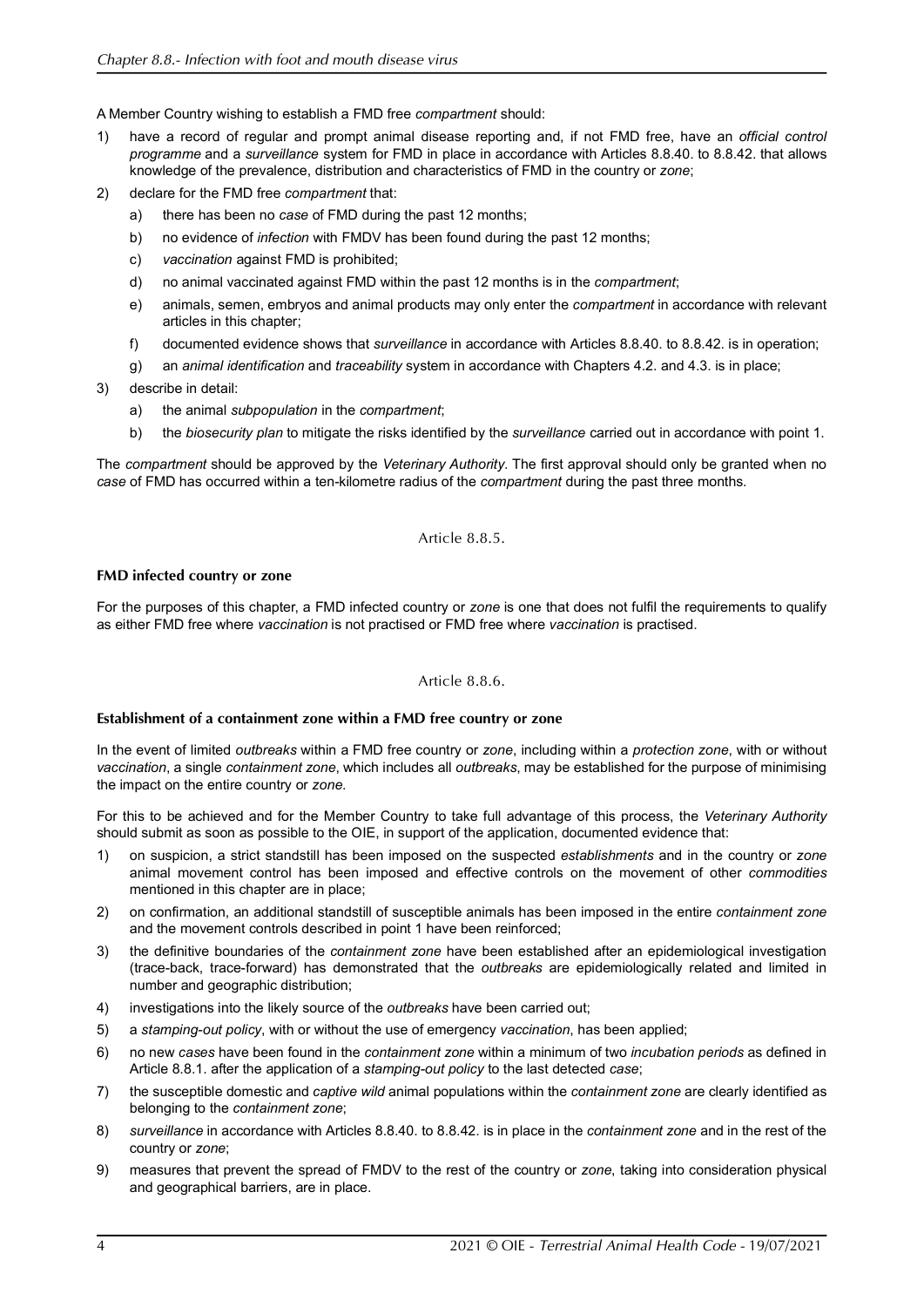The free status of the areas outside the *containment zone* is suspended while the *containment zone* is being established. The free status of these areas may be reinstated irrespective of the provisions of Article [8.8.7.](#page-4-0), once the *containment zone* has been approved by the OIE as complying with points 1 to 9 above. *Commodities* from susceptible animals for *international trade* should be identified as to their origin, either from inside or outside the *containment zone*.

In the event of recurrence of *infection* with FMDV in unvaccinated animals or FMDV transmission in vaccinated animals in the *containment zone*, the approval of the *containment zone* is withdrawn and the FMD status of the whole country or *zone* is suspended until the relevant requirements of Article [8.8.7.](#page-4-0) are fulfilled.

The recovery of the FMD free status of the *containment zone* should be achieved within 12 months of its approval and follow the provisions of Article [8.8.7.](#page-4-0)

Article 8.8.7.

# <span id="page-4-0"></span>**Recovery of free status (see Figures 1 and 2)**

- 1) When a FMD *case* occurs in a FMD free country or *zone* where *vaccination* is not practised, one of the following waiting periods is required to regain this free status:
	- a) three months after the disposal of the last animal killed where a *stamping-out policy*, without emergency *vaccination*, and *surveillance* are applied in accordance with Articles [8.8.40.](#page-15-0) to [8.8.42.](#page-18-0); or
	- b) three months after the disposal of the last animal killed or the *slaughter* of all vaccinated animals, whichever occurred last, where a *stamping-out policy*, emergency *vaccination* and *surveillance* in accordance with Articles [8.8.40.](#page-15-0) to [8.8.42.](#page-18-0) are applied; or
	- c) six months after the disposal of the last animal killed or the last *vaccination* whichever occurred last, where a *stamping-out policy*, emergency *vaccination* not followed by the slaughtering of all vaccinated animals, and *surveillance* in accordance with Articles [8.8.40.](#page-15-0) to [8.8.42.](#page-18-0) are applied. However, this requires a serological survey based on the detection of antibodies to nonstructural proteins of FMDV to demonstrate no evidence of *infection* in the remaining vaccinated population.

The country or *zone* will regain the status of FMD free country or *zone* where *vaccination* is not practised only after the submitted evidence, based on the provisions of Chapter 1.11., has been accepted by the OIE.

The time periods in points 1(a) to 1(c) are not affected if official emergency *vaccination* of zoological collections has been carried out following the relevant provisions of Article [8.8.2.](#page-0-0)

Where a *stamping-out policy* is not practised, the above waiting periods do not apply, and Article [8.8.2.](#page-0-0) applies.

2) When a FMD *case* occurs in a FMD free country or *zone* where *vaccination* is not practised, the following waiting period is required to gain the status of FMD free country or *zone* where *vaccination* is practised: six months after the disposal of the last animal killed where a *stamping-out policy* has been applied and a continued *vaccination* policy has been adopted, provided that *surveillance* is applied in accordance with Articles [8.8.40.](#page-15-0) to [8.8.42.,](#page-18-0) and a serological survey based on the detection of antibodies to nonstructural proteins of FMDV demonstrates no evidence of FMDV transmission.

The country or *zone* can gain the status of FMD free country or *zone* where *vaccination* is practised only after the submitted evidence, based on the provisions of Chapter 1.11., has been accepted by the OIE.

Where a *stamping-out policy* is not practised, the above waiting periods do not apply, and Article [8.8.3.](#page-1-0) applies.

- 3) When a *case* of FMD occurs in a FMD free country or *zone* where *vaccination* is practised, one of the following waiting periods is required to regain this free status:
	- a) six months after the disposal of the last animal killed where a *stamping-out policy*, with emergency *vaccination*, and *surveillance* in accordance with Articles [8.8.40.](#page-15-0) to [8.8.42.](#page-18-0) are applied, provided that serological *surveillance* based on the detection of antibodies to nonstructural proteins of FMDV demonstrates no evidence of virus transmission; or
	- b) 12 months after the detection of the last *case* where a *stamping-out policy* is not applied, but where emergency *vaccination* and *surveillance* in accordance with Articles [8.8.40.](#page-15-0) to [8.8.42.](#page-18-0) are applied, provided that serological *surveillance* based on the detection of antibodies to nonstructural proteins of FMDV demonstrates no evidence of virus transmission.

Where emergency *vaccination* is not applied, the above waiting periods do not apply, and Article [8.8.3.](#page-1-0) applies.

The country or *zone* will regain the status of FMD free country or *zone* where *vaccination* is practised only after the submitted evidence, based on the provisions of Chapter 1.11., has been accepted by the OIE.

4) When a FMD *case* occurs in a FMD free *compartment*, Article [8.8.4.](#page-2-0) applies.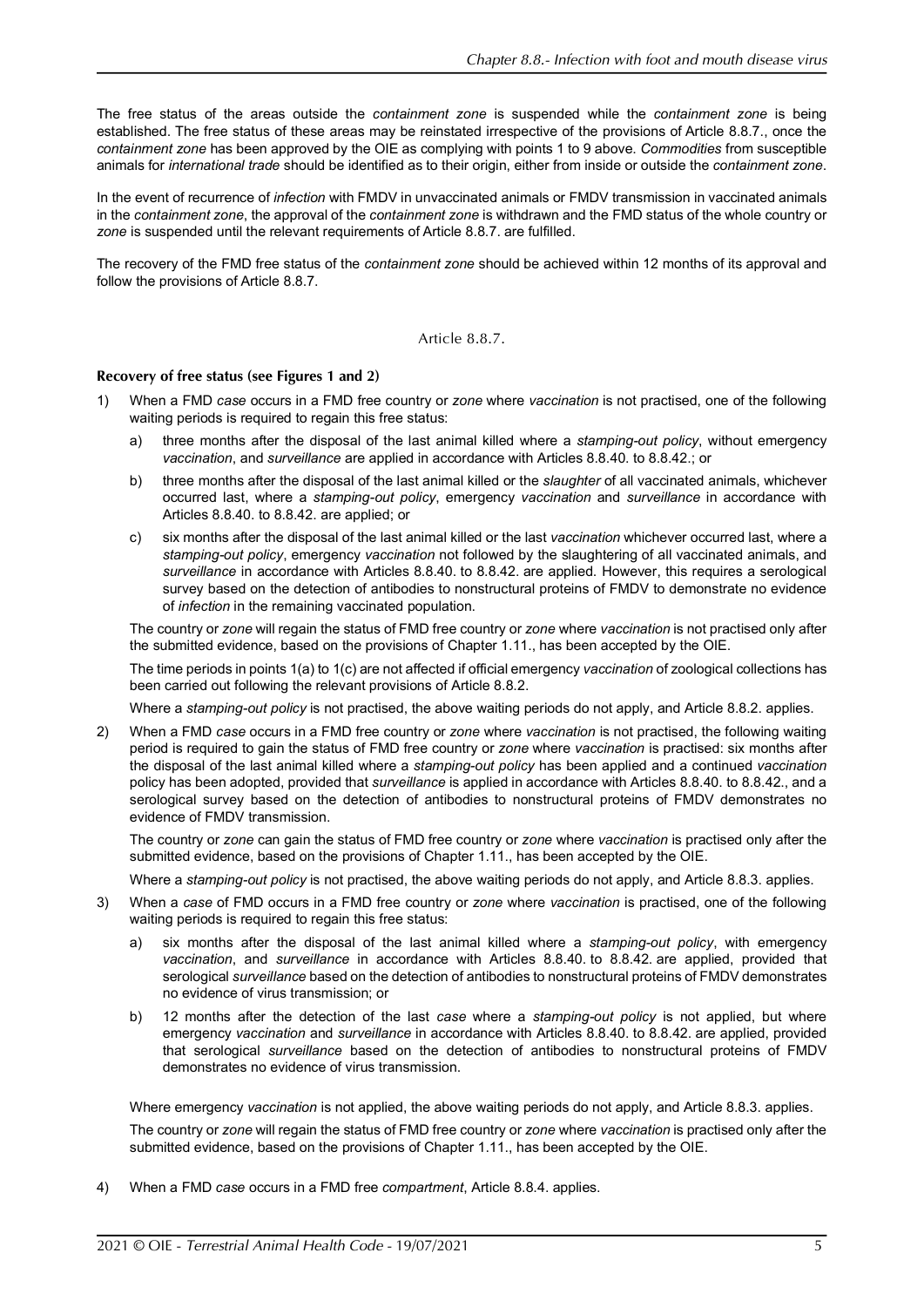5) Member Countries applying for the recovery of status should do so only when the respective requirements for the recovery of status are met. When a *containment zone* has been established, the restrictions within the *containment* zone should be lifted in accordance with the requirements of this article only when the disease has been successfully eradicated within the *containment zone*.

For Member Countries not applying for recovery within 24 months after suspension, the provisions of Article [8.8.2.](#page-0-0), Article [8.8.3.](#page-1-0) or Article [8.8.4.](#page-2-0) apply.

# Article 8.8.8.

### <span id="page-5-0"></span>**Direct transfer of FMD susceptible animals from an infected zone for slaughter in a free zone (whether vaccination is practised or not)**

In order not to jeopardise the status of a free *zone*, FMD susceptible animals should only leave the infected *zone* if transported directly to *slaughter* in the nearest designated *slaughterhouse/abattoir* under the following conditions:

- 1) no FMD susceptible animal has been introduced into the *establishment* of origin and no animal in the *establishment* of origin has shown clinical signs of FMD for at least 30 days prior to movement;
- 2) the animals were kept in the *establishment* of origin for at least three months prior to movement;
- 3) FMD has not occurred within a 10 kilometre radius of the *establishment* of origin for at least four weeks prior to movement;
- 4) the animals should be transported under the supervision of the *Veterinary Authority* in a *vehicle*, which was cleansed and disinfected before *loading*, directly from the *establishment* of origin to the *slaughterhouse/abattoir* without coming into contact with other susceptible animals;
- 5) such a *slaughterhouse/abattoir* is not approved for the export of *fresh meat* during the time it is handling the *meat* of animals from the infected *zone*;
- 6) *vehicles* and the *slaughterhouse/abattoir* should be subjected to thorough cleansing and *disinfection* immediately after use.

The animals should have been subjected to ante- and post-mortem inspection within 24 hours before and after *slaughter* with no evidence of FMD, and the *meat* derived from them treated in accordance with point 2 of Article [8.8.22.](#page-10-0) or Article [8.8.23.](#page-10-1) Other products obtained from the animals and any products coming into contact with them should be treated in accordance with Articles [8.8.31.](#page-12-0) to [8.8.38.](#page-14-0) in order to destroy any FMDV potentially present.

# Article 8.8.9.

#### <span id="page-5-1"></span>**Direct transfer of FMD susceptible animals from a containment zone for slaughter in a free zone (whether vaccination is practised or not)**

In order not to jeopardise the status of a free *zone*, FMD susceptible animals should only leave the *containment zone* if transported directly to *slaughter* in the nearest designated *slaughterhouse/abattoir* under the following conditions:

- 1) the *containment zone* has been officially established in accordance with the requirements in Article [8.8.6.](#page-3-0);
- 2) the animals should be transported under the supervision of the *Veterinary Authority* in a *vehicle*, which was cleansed and disinfected before *loading*, directly from the *establishment* of origin to the *slaughterhouse/abattoir* without coming into contact with other susceptible animals;
- 3) such an *slaughterhouse/abattoir* is not approved for the export of *fresh meat* during the time it is handling the *meat* of animals from the *containment zone*;
- 4) *vehicles* and the *slaughterhouse/abattoir* should be subjected to thorough cleansing and *disinfection* immediately after use.

The animals should have been subjected to ante- and post-mortem inspection within 24 hours before and after *slaughter* with no evidence of FMD and the *meat* derived from them treated in accordance with point 2 of Article [8.8.22.](#page-10-0) or Article [8.8.23.](#page-10-1) Other products obtained from the animals and any products coming into contact with them should be treated in accordance with Articles [8.8.31.](#page-12-0) to [8.8.38.](#page-14-0) in order to destroy any FMDV potentially present.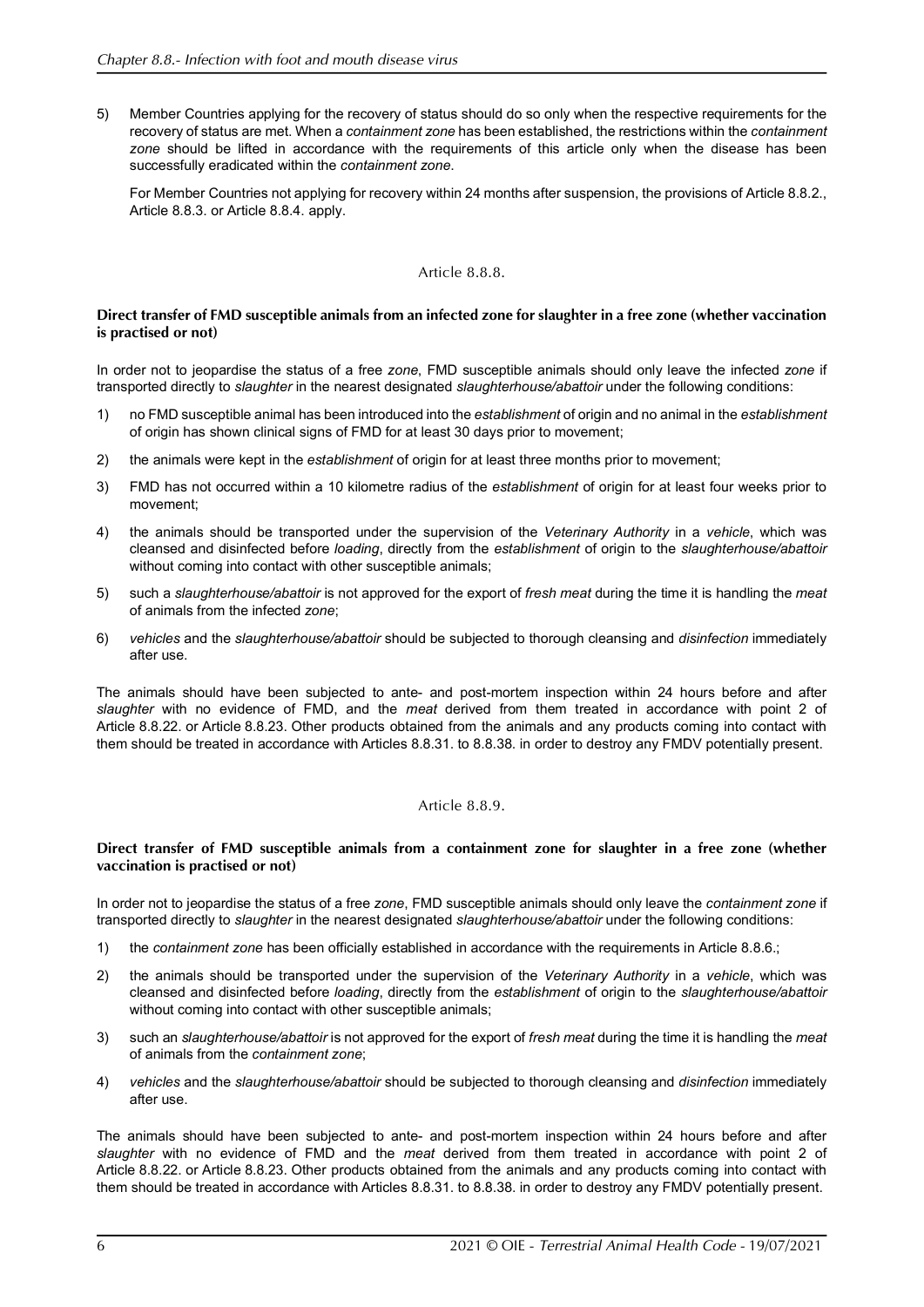# Article 8.8.10.

# <span id="page-6-1"></span>**Recommendations for importation from FMD free countries or zones where vaccination is not practised or FMD free compartments**

#### For FMD susceptible animals

*Veterinary Authorities* should require the presentation of an *international veterinary certificate* attesting that the animals:

- 1) showed no clinical sign of FMD on the day of shipment;
- 2) were kept since birth or for at least the past three months in a FMD free country or *zone* where *vaccination* is not practised or a FMD free *compartment*;
- 3) if transiting an infected *zone*, were not exposed to any source of FMDV during transportation to the *place of shipment*.

# Article 8.8.11.

# <span id="page-6-2"></span>**Recommendations for importation from FMD free countries or zones where vaccination is practised**

#### For domestic ruminants and pigs

*Veterinary Authorities* should require the presentation of an *international veterinary certificate* attesting that the animals:

- 1) showed no clinical sign of FMD on the day of shipment;
- 2) were kept since birth or for at least the past three months in a FMD free country or *zone* where *vaccination* is practised;
- 3) were subjected to a test for FMD with negative results;
- 4) if transiting an infected *zone*, were not exposed to any source of FMDV during transportation to the *place of shipment*.

# Article 8.8.12.

# <span id="page-6-0"></span>**Recommendations for importation from FMD infected countries or zones where an official control programme exists**

# For domestic ruminants and pigs

*Veterinary Authorities* should require the presentation of an *international veterinary certificate* attesting that:

- 1) the animals showed no clinical sign of FMD on the day of shipment;
- 2) prior to isolation, the animals were kept in the *establishment* of origin:
	- a) for 30 days, or since birth if younger than 30 days, if a *stamping-out policy* is applied to control FMD in the *exporting country* or *zone*, or
	- b) for three months, or since birth if younger than three months if a *stamping-out policy* is not applied to control FMD in the *exporting country* or *zone*;
- 3) FMD has not occurred within the *establishment* of origin for the relevant period as defined in points 2(a) and 2(b) above;
- 4) the animals were isolated in an *establishment* for the 30 days prior to shipment, and all animals in isolation were subjected to diagnostic virological and serological tests for evidence of FMDV with negative results on samples collected at least 28 days after the start of isolation period, and that FMD did not occur within a 10 kilometre radius of the *establishment* during that period, or the *establishment* is a *quarantine station*;
- 5) the animals were not exposed to any source of FMDV during their transportation from the *establishment* to the *place of shipment*.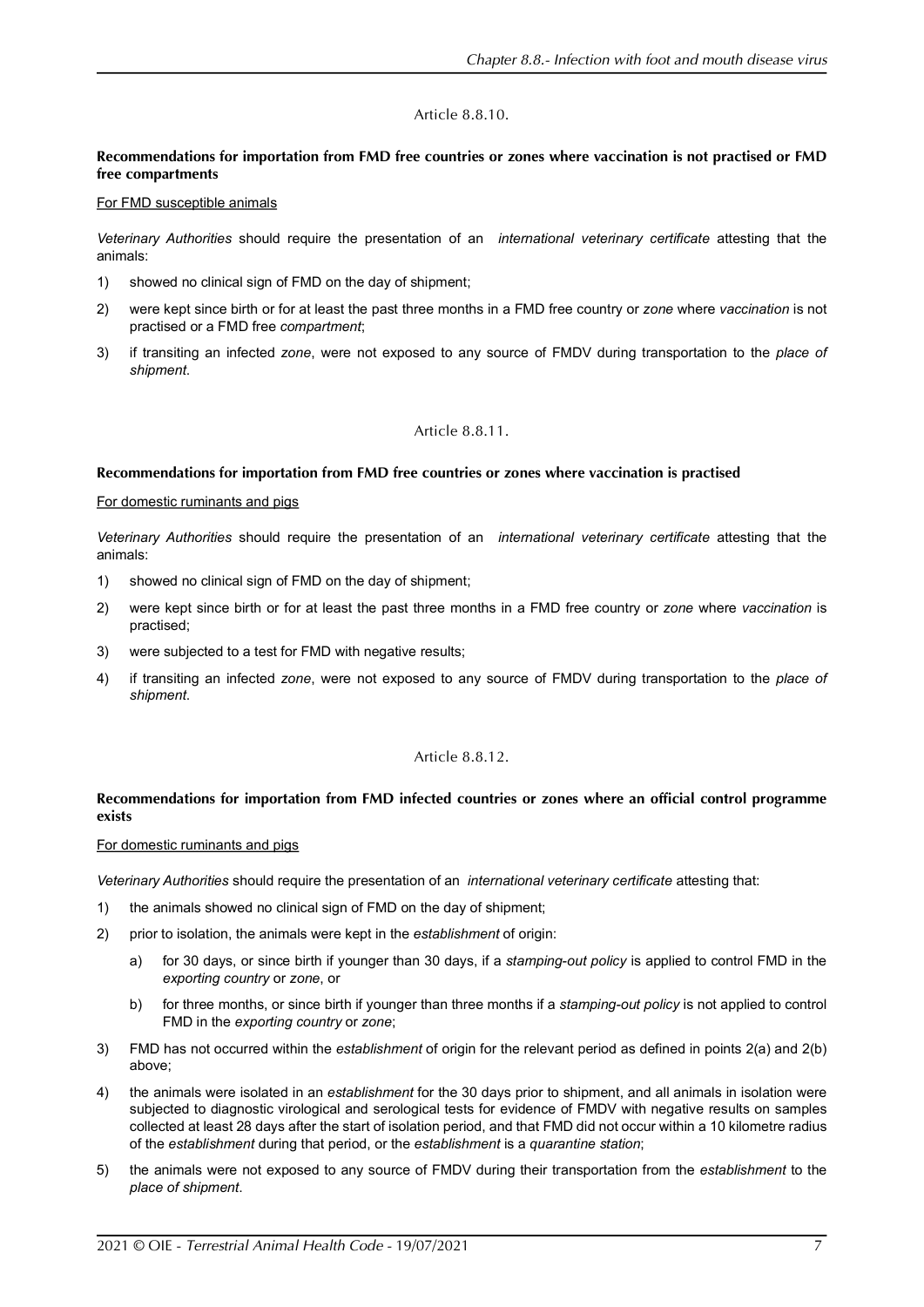# Article 8.8.13.

# <span id="page-7-0"></span>**Recommendations for importation from FMD free countries or zones where vaccination is not practised or FMD free compartments**

### For fresh semen of domestic ruminants and pigs

*Veterinary Authorities* should require the presentation of an *international veterinary certificate* attesting that:

- 1) the donor males:
	- a) showed no clinical sign of FMD on the day of collection of the semen;
	- b) were kept for at least three months prior to collection in a FMD free country or *zone* where *vaccination* is not practised or FMD free *compartments*;
	- c) were kept in an *artificial insemination centre* where none of the animals had a history of *infection* with FMDV;
- 2) the semen was collected, processed and stored in accordance with Chapters 4.6. and 4.7.

# Article 8.8.14.

# <span id="page-7-1"></span>**Recommendations for importation from FMD free countries or zones where vaccination is not practised or FMD free compartments**

#### For frozen semen of domestic ruminants and pigs

*Veterinary Authorities* should require the presentation of an *international veterinary certificate* attesting that:

- 1) the donor males:
	- a) showed no clinical sign of FMD on the day of collection of the semen and for the following 30 days;
	- b) were kept for at least three months prior to collection in a FMD free country or *zone* where *vaccination* is not practised or FMD free *compartments*;
- 2) the semen was collected, processed and stored in accordance with Chapters 4.6. and 4.7.

# Article 8.8.15.

# <span id="page-7-2"></span>**Recommendations for importation from FMD free countries or zones where vaccination is practised**

#### For frozen semen of domestic ruminants and pigs

*Veterinary Authorities* should require the presentation of an *international veterinary certificate* attesting that:

- 1) the donor males:
	- a) showed no clinical sign of FMD on the day of collection of the semen and for the following 30 days;
	- b) were kept for at least three months prior to collection in a FMD free country or *zone* where *vaccination* is practised;
	- c) either
		- i) have been vaccinated at least twice, with the last *vaccination* not less than one month and not more than six months prior to collection, unless protective immunity has been demonstrated for more than six months;

or

- ii) were subjected, not less than 21 days after collection of the semen, to tests for antibodies against FMDV, with negative results;
- 2) the semen:
	- a) was collected, processed and stored in accordance with Chapters 4.6. and 4.7.;
	- b) was stored in the country of origin for a period of at least one month following collection, and during this period no animal on the *establishment* where the donor animals were kept showed any sign of FMD.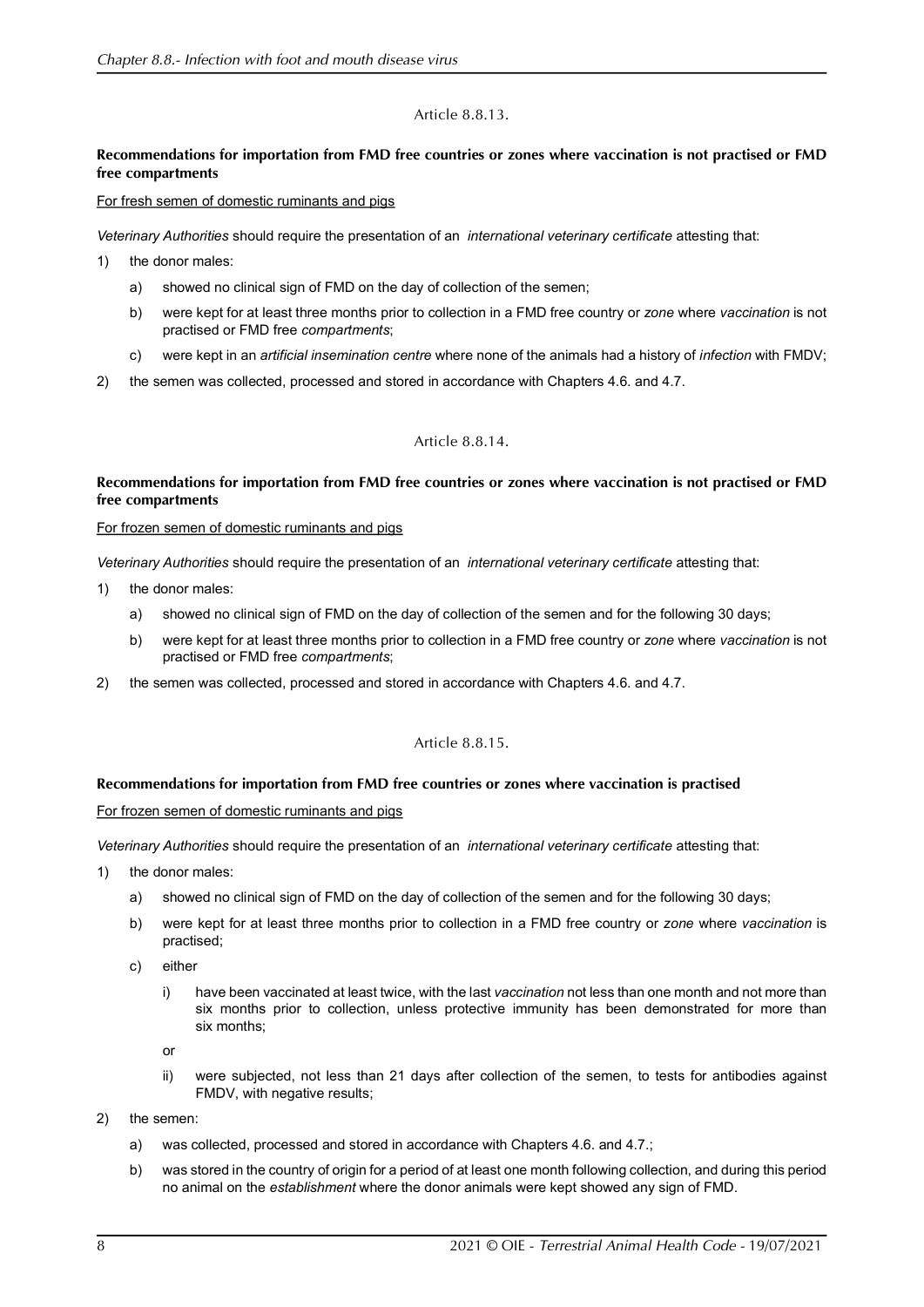# Article 8.8.16.

# <span id="page-8-0"></span>**Recommendations for importation from FMD infected countries or zones**

For frozen semen of domestic ruminants and pigs

*Veterinary Authorities* should require the presentation of an *international veterinary certificate* attesting that:

- 1) the donor males:
	- a) showed no clinical sign of FMD on the day of collection of the semen and for the following 30 days;
	- b) were kept in an *artificial insemination centre* where no animal had been added in the 30 days before collection, and that FMD has not occurred within a 10 kilometre radius of the *artificial insemination centre* for the 30 days before and after collection;
	- c) either
		- i) have been vaccinated at least twice, with the last *vaccination* not less than one month and not more than six months prior to collection, unless protective immunity has been demonstrated for more than six months;

or

ii) were subjected, not less than 21 days after collection of the semen, to tests for antibodies against FMDV, with negative results;

2) the semen:

- a) was collected, processed and stored in accordance with Chapters 4.6. and 4.7.;
- b) was subjected, with negative results, to a test for evidence of FMDV if the donor male has been vaccinated within the 12 months prior to collection;
- c) was stored in the country of origin for a period of at least one month following collection, and that during this period no animal on the *establishment* where the donor males were kept showed any sign of FMD.

# Article 8.8.17.

# **Recommendations for the importation of** *in vivo* **derived embryos of cattle**

Irrespective of the FMD status of the *exporting country*, *zone* or *compartment*, *Veterinary Authorities* should authorise without restriction on account of FMD the import or transit through their territory of *in vivo* derived embryos of cattle subject to the presentation of an *international veterinary certificate* attesting that the embryos were collected, processed and stored in accordance with Chapters 4.8. and 4.10., as relevant.

# Article 8.8.18.

# **Recommendations for importation from FMD free countries or zones where vaccination is not practised or FMD free compartments**

# For *in vitro* produced embryos of cattle

*Veterinary Authorities* should require the presentation of an *international veterinary certificate* attesting that:

- 1) the donor females:
	- a) showed no clinical sign of FMD at the time of collection of the oocytes;
	- b) were kept for at least three months prior to collection in a FMD free country or *zone* where *vaccination* is not practised or FMD free *compartments*;
- 2) fertilisation was achieved with semen meeting the conditions referred to in Articles [8.8.13.,](#page-7-0) [8.8.14.,](#page-7-1) [8.8.15.](#page-7-2) or [8.8.16.](#page-8-0), as relevant;
- 3) the oocytes were collected, and the embryos were processed and stored in accordance with Chapters 4.9. and 4.10., as relevant.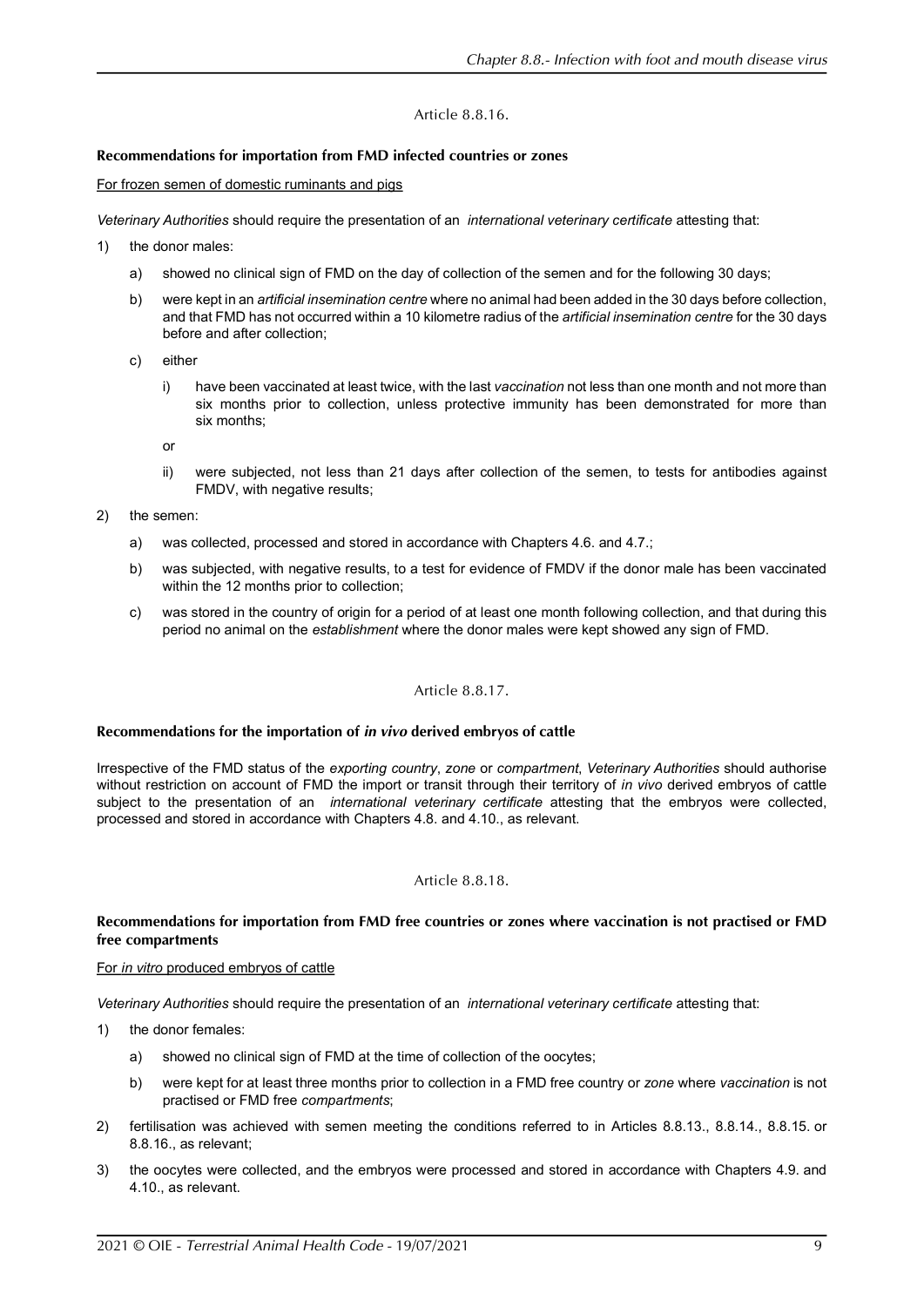# Article 8.8.19.

# **Recommendations for importation from FMD free countries or zones where vaccination is practised**

#### For *in vitro* produced embryos of cattle

*Veterinary Authorities* should require the presentation of an *international veterinary certificate* attesting that:

- 1) the donor females:
	- a) showed no clinical sign of FMD at the time of collection of the oocytes;
	- b) were kept for at least three months prior to collection in a FMD free country or *zone* where *vaccination* is practised;
	- c) either
		- i) have been vaccinated at least twice, with the last *vaccination* not less than one month and not more than six months prior to collection, unless protective immunity has been demonstrated for more than six months;

or

- ii) were subjected, not less than 21 days after collection, to tests for antibodies against FMDV, with negative results;
- 2) fertilisation was achieved with semen meeting the conditions referred to in Articles [8.8.13.,](#page-7-0) [8.8.14.,](#page-7-1) [8.8.15.](#page-7-2) or [8.8.16.](#page-8-0), as relevant;
- 3) the oocytes were collected, and the embryos were processed and stored in accordance with Chapters 4.9. and 4.10., as relevant.

# Article 8.8.20.

#### **Recommendations for importation from FMD free countries or zones where vaccination is not practised or FMD free compartments**

#### For fresh meat or meat products of FMD susceptible animals

*Veterinary Authorities* should require the presentation of an *international veterinary certificate* attesting that the entire consignment of *meat* comes from animals which:

- 1) have been kept in a FMD free country or *zone* where *vaccination* is not practised or FMD free *compartment*, or which have been imported in accordance with Article [8.8.10.,](#page-6-1) Article [8.8.11.](#page-6-2) or Article [8.8.12.;](#page-6-0)
- 2) have been slaughtered in an approved *slaughterhouse/abattoir* and have been subjected to ante- and post-mortem inspections with favourable results.

# Article 8.8.21.

#### **Recommendations for importation from FMD free countries or zones where vaccination is practised**

#### For fresh meat and meat products of ruminants and pigs

*Veterinary Authorities* should require the presentation of an *international veterinary certificate* attesting that the entire consignment of *meat* comes from animals which:

- 1) have been kept in the FMD free country or *zone* where *vaccination* is practised, or which have been imported in accordance with Article [8.8.10.,](#page-6-1) Article [8.8.11.](#page-6-2) or Article [8.8.12.;](#page-6-0)
- 2) have been slaughtered in an approved *slaughterhouse/abattoir* and have been subjected to ante- and post-mortem inspections for FMD with favourable results;
- 3) for ruminants the head, including the pharynx, tongue and associated lymph nodes, has been excluded from the shipment.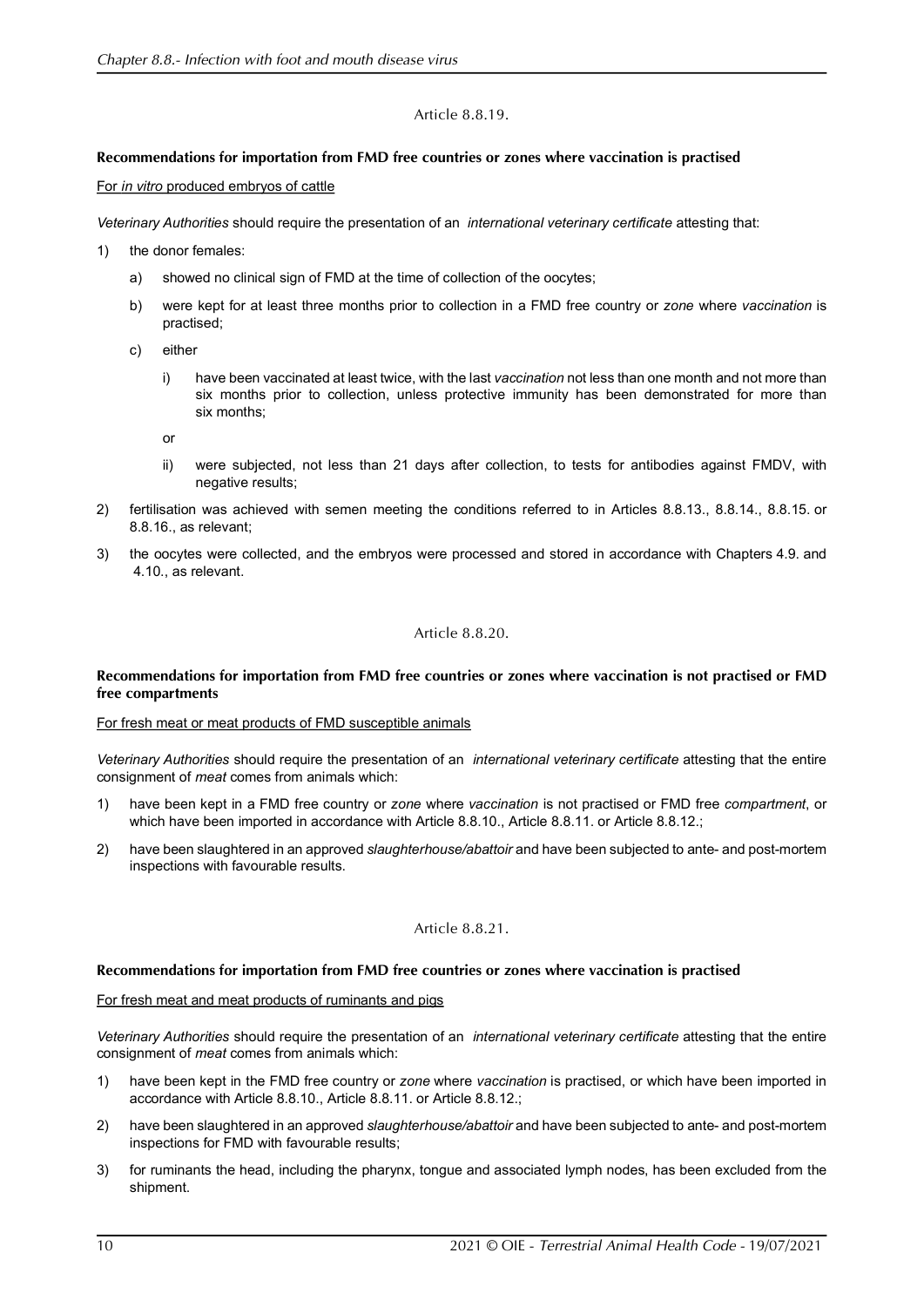# Article 8.8.22.

# <span id="page-10-0"></span>**Recommendations for importation from FMD infected countries or zones where an official control programme exists**

For fresh meat of cattle and water buffaloes *(Bubalus bubalis)* (excluding feet, head and viscera)

*Veterinary Authorities* should require the presentation of an *international veterinary certificate* attesting that the entire consignment of *meat*:

- 1) comes from animals which:
	- a) have remained, for at least three months prior to *slaughter*, in a *zone* of the *exporting country* where cattle and water buffaloes are regularly vaccinated against FMD and where an *official control programme* is in operation;
	- b) have been vaccinated at least twice with the last *vaccination* not more than six months, unless protective immunity has been demonstrated for more than six months, and not less than one month prior to *slaughter*;
	- c) were kept for the past 30 days in an *establishment*, and that FMD has not occurred within a 10 kilometre radius of the *establishment* during that period, or the *establishment* is a *quarantine station*;
	- d) have been transported, in a *vehicle* which was cleansed and disinfected before the cattle and water buffaloes were loaded, directly from the *establishment* of origin or *quarantine station* to the approved *slaughterhouse/abattoir* without coming into contact with other animals which do not fulfil the required conditions for export;
	- e) have been slaughtered in an approved *slaughterhouse/abattoir*:
		- which is officially designated for export;
		- ii) in which no FMD has been detected during the period between the last *disinfection* carried out before *slaughter* and the shipment for export has been dispatched;
	- f) have been subjected to ante- and post-mortem inspections within 24 hours before and after *slaughter* with no evidence of FMD;
- 2) comes from deboned carcasses:
	- a) from which the major lymphatic nodes have been removed;
	- b) which, prior to deboning, have been submitted to maturation at a temperature greater than  $+ 2^{\circ}$ C for a minimum period of 24 hours following *slaughter* and in which the pH value was less than 6.0 when tested in the middle of both the longissimus dorsi muscle.

#### Article 8.8.23.

# <span id="page-10-1"></span>**Recommendations for importation from FMD infected countries or zones**

#### For meat products of FMD susceptible animals

*Veterinary Authorities* should require the presentation of an *international veterinary certificate* attesting that:

- 1) the entire consignment of *meat products* come from animals which have been slaughtered in an approved *slaughterhouse/abattoir* and have been subjected to ante- and post-mortem inspections for FMD with favourable results;
- 2) the *meat products* have been processed to ensure the destruction of FMDV in accordance with one of the procedures in Article [8.8.31.](#page-12-0);
- 3) the necessary precautions were taken after processing to avoid contact of the *meat products* with any potential source of FMDV.

# Article 8.8.24.

#### **Recommendations for importation from FMD free countries or zones where vaccination either is or is not practised or FMD free compartments**

For milk and milk products intended for human consumption and for products of animal origin (from FMD susceptible animals) intended for use in animal feeding or for agricultural or industrial use

*Veterinary Authorities* should require the presentation of an *international veterinary certificate* attesting that these products come from animals which have been kept in a FMD free country, *zone* or *compartment*, or which have been imported in accordance with Article [8.8.10.](#page-6-1), Article [8.8.11.](#page-6-2) or Article [8.8.12.](#page-6-0)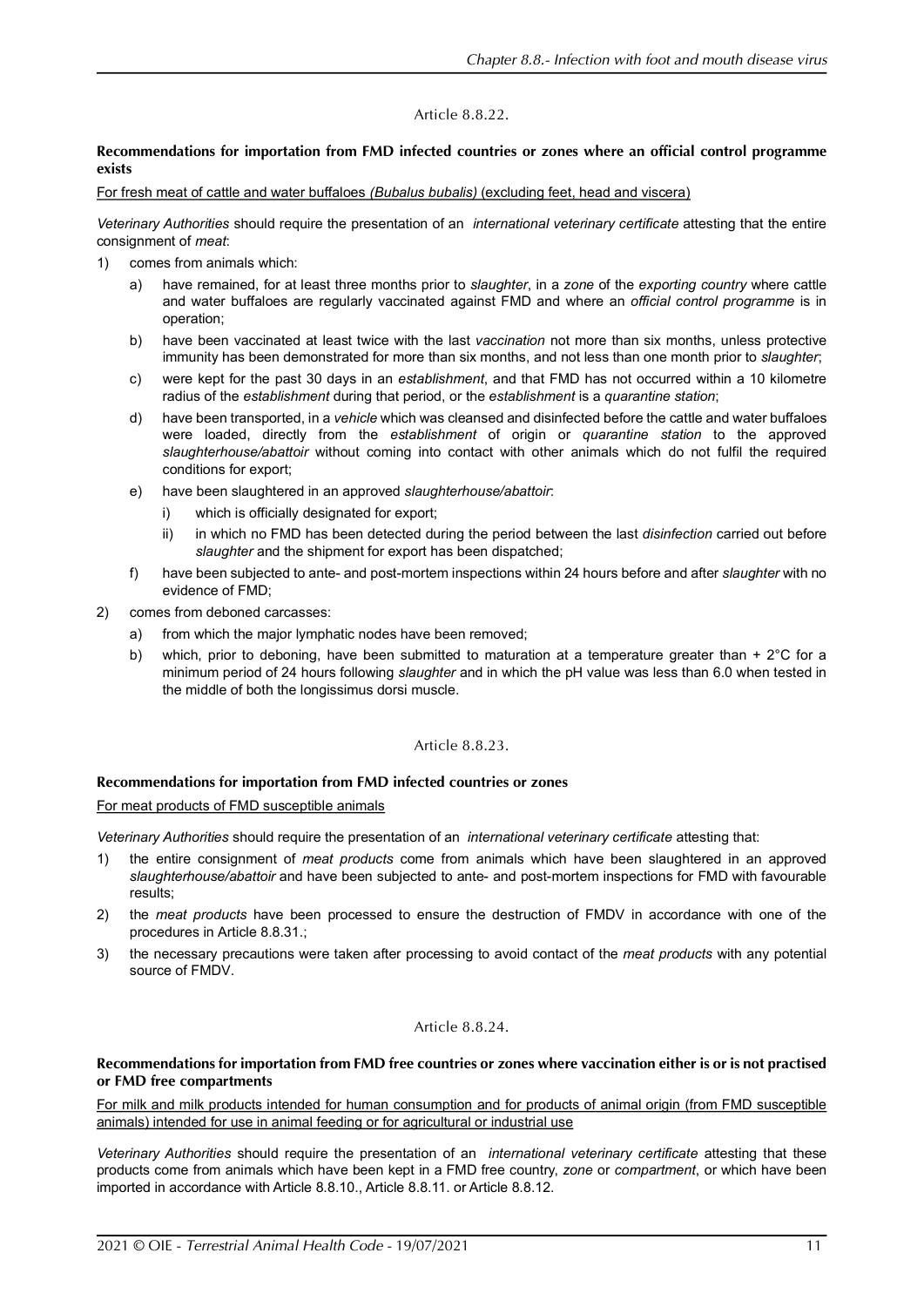# Article 8.8.25.

# **Recommendations for importation from FMD infected countries or zones where an official control programme exists**

#### For milk and milk products

*Veterinary Authorities* should require the presentation of an *international veterinary certificate* attesting that:

- 1) these products:
	- a) originate from *establishments* which were not infected or suspected of being infected with FMD at the time of *milk* collection;
	- b) have been processed to ensure the destruction of FMDV in accordance with one of the procedures in Article [8.8.35.](#page-13-0) and in Article [8.8.36.](#page-13-1);
- 2) the necessary precautions were taken after processing to avoid contact of the products with any potential source of FMDV.

# Article 8.8.26.

# **Recommendations for importation from FMD infected countries**

For blood-meal and meat-meals from FMD susceptible animals

*Veterinary Authorities* should require the presentation of an *international veterinary certificate* attesting that the manufacturing method for these products included heating to a minimum core temperature of 70°C for at least 30 minutes.

# Article 8.8.27.

# **Recommendations for importation from FMD infected countries**

For wool, hair, bristles, raw hides and skins from FMD susceptible animals

*Veterinary Authorities* should require the presentation of an *international veterinary certificate* attesting that:

- 1) these products have been processed to ensure the destruction of FMDV in accordance with one of the procedures in Articles [8.8.32.](#page-12-1), [8.8.33.](#page-13-2) and [8.8.34.;](#page-13-3)
- 2) the necessary precautions were taken after collection or processing to avoid contact of the products with any potential source of FMDV.

*Veterinary Authorities* should authorise, without restriction, the import or transit through their territory of semi-processed hides and skins (limed hides, pickled pelts, and semi-processed leather such as wet blue and crust leather), provided that these products have been submitted to the usual chemical and mechanical processes in use in the tanning industry.

# Article 8.8.28.

# **Recommendations for importation from FMD infected countries or zones**

#### For straw and forage

*Veterinary Authorities* should require the presentation of an *international veterinary certificate* attesting that these *commodities*:

- 1) are free of grossly identified contamination with material of animal origin;
- 2) have been subjected to one of the following treatments, which, in the case of material sent in bales, has been shown to penetrate to the centre of the bale:
	- a) either to the action of steam in a closed chamber such that the centre of the bales has reached a minimum temperature of 80°C for at least ten minutes,
	- b) or to the action of formalin fumes (formaldehyde gas) produced by its commercial solution at 35-40% in a chamber kept closed for at least eight hours and at a minimum temperature of 19°C;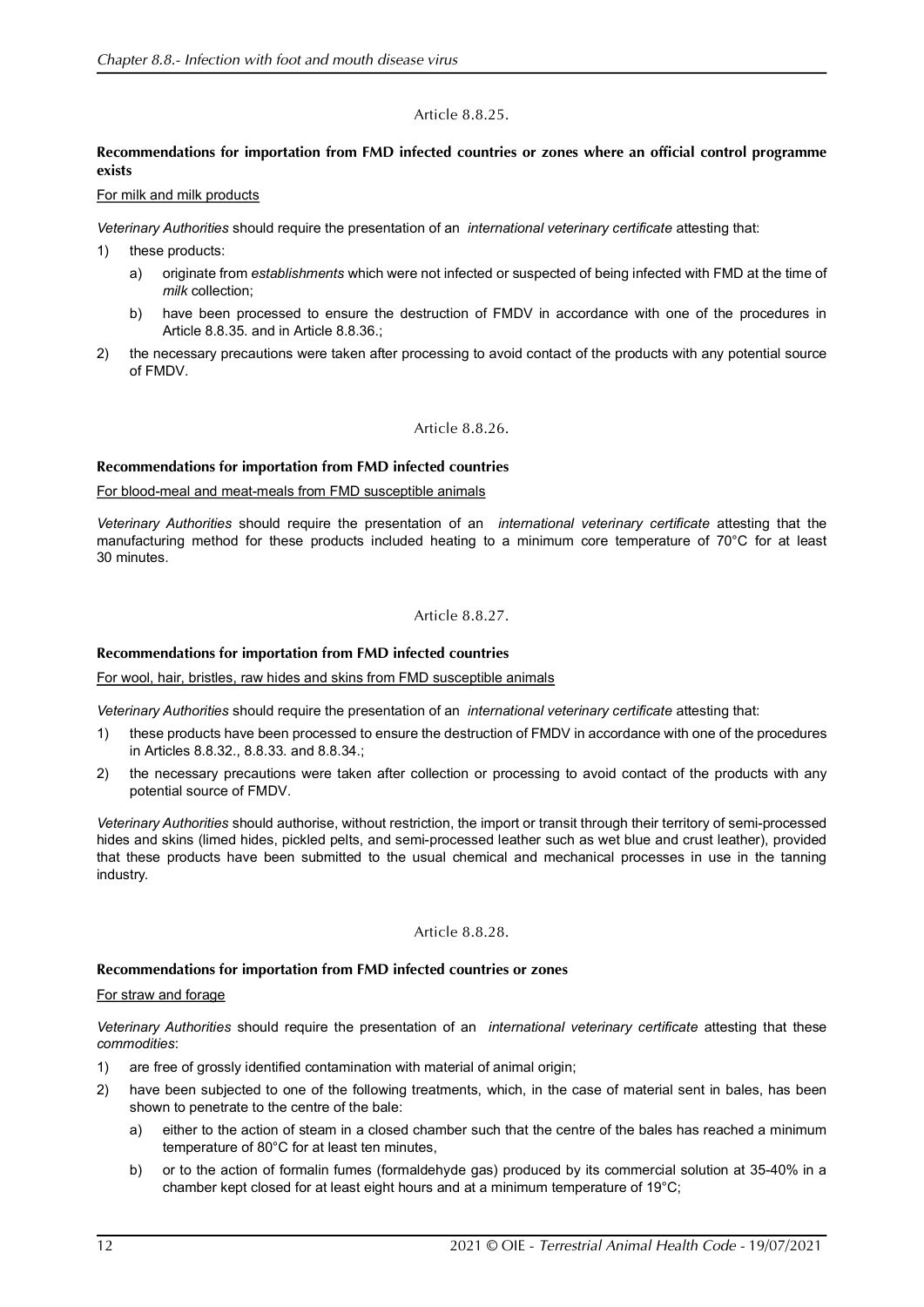# OR

3) have been kept in bond for at least four months before being released for export.

# Article 8.8.29.

# **Recommendations for importation from FMD free countries or zones where vaccination either is or is not practised**

For skins and trophies derived from FMD susceptible wildlife

*Veterinary Authorities* should require the presentation of an *international veterinary certificate* attesting that these products are derived from animals that have been killed in such a country or *zone* or which have been imported from a country, *zone* or *compartment* free from FMD.

# Article 8.8.30.

# **Recommendations for importation from FMD infected countries or zones**

For skins and trophies derived from FMD susceptible wildlife

*Veterinary Authorities* should require the presentation of an *international veterinary certificate* attesting that these products have been processed to ensure the destruction of FMDV in accordance with the procedures in Article [8.8.37.](#page-13-4)

# Article 8.8.31.

# <span id="page-12-0"></span>**Procedures for the inactivation of FMDV in meat and meat products**

For the inactivation of FMDV present in *meat* and *meat products*, one of the following procedures should be used:

1. Canning

*Meat* and *meat products* are subjected to heat treatment in a hermetically sealed container to reach an internal core temperature of at least 70°C for a minimum of 30 minutes or to any equivalent treatment which has been demonstrated to inactivate FMDV.

2. Thorough cooking

*Meat*, previously deboned and defatted, and *meat products* are subjected to a heat treatment that results in a core temperature of at least 70°C for a minimum of 30 minutes.

After cooking, they should be packed and handled in such a way they are not exposed to a source of FMDV.

3. Drying after salting

When *rigor mortis* is complete, the *meat* is deboned, treated with salt (NaCl) and 'completely dried'. It should not deteriorate at ambient temperature.

'Completely dried' is defined as a moisture protein ratio that is not greater than 2.25:1 or a water activity (Aw) that is not greater than 0.85.

#### Article 8.8.32.

# <span id="page-12-1"></span>**Procedures for the inactivation of FMDV in wool and hair**

For the inactivation of FMDV present in wool and hair for industrial use, one of the following procedures should be used:

- 1) industrial washing, which consists of the immersion of the wool in a series of baths of water, soap and sodium hydroxide (soda) or potassium hydroxide (potash);
- 2) chemical depilation by means of slaked lime or sodium sulphide;
- 3) fumigation with formaldehyde in a hermetically sealed chamber for at least 24 hours;
- 4) industrial scouring which consists of the immersion of wool in a water-soluble detergent held at 60-70°C;
- 5) storage of wool at 4°C for four months, 18°C for four weeks or 37°C for eight days.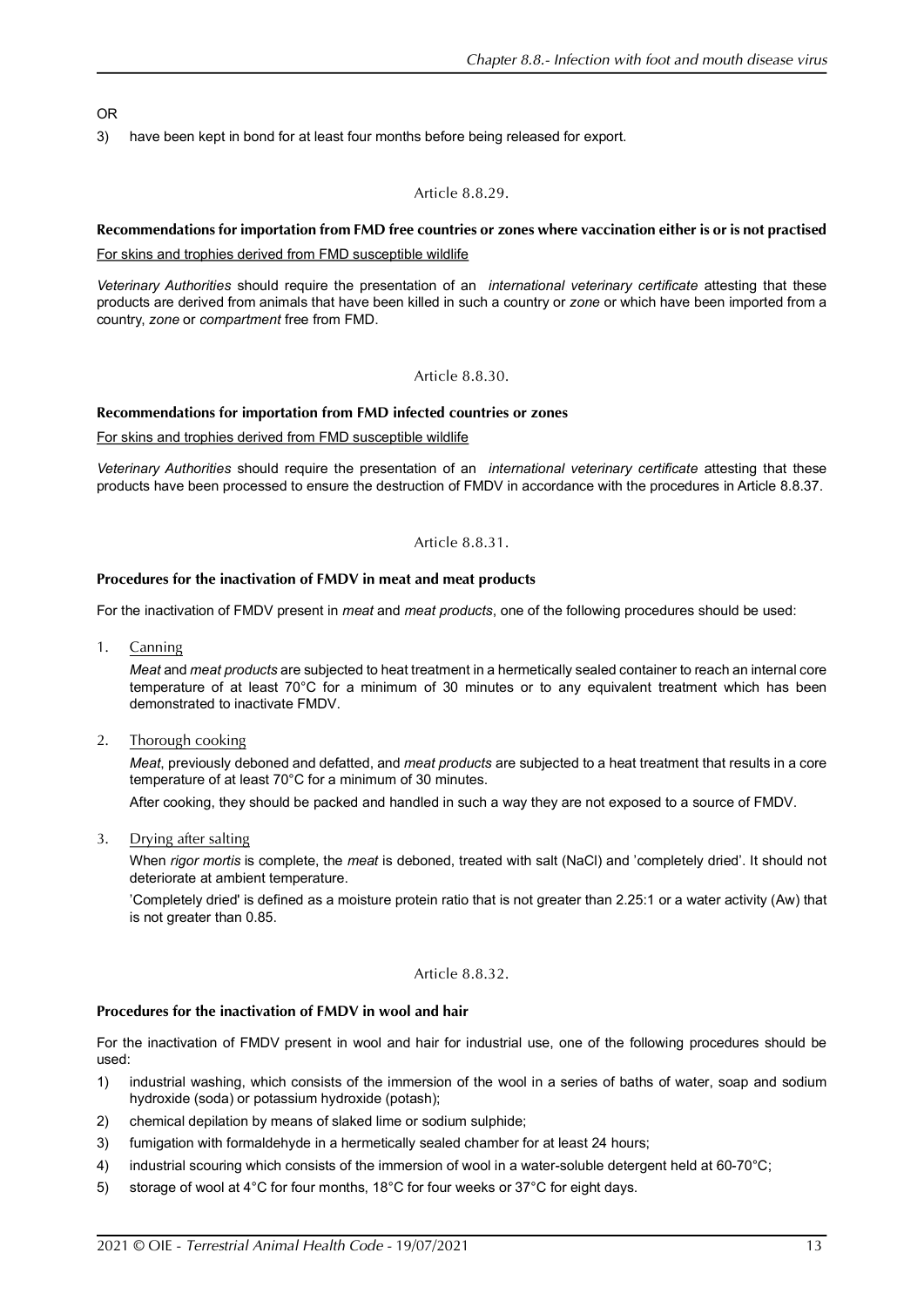# Article 8.8.33.

# <span id="page-13-2"></span>**Procedures for the inactivation of FMDV in bristles**

For the inactivation of FMDV present in bristles for industrial use, one of the following procedures should be used:

- 1) boiling for at least one hour; or
- 2) immersion for at least 24 hours in a 1% aqueous solution of formaldehyde.

# Article 8.8.34.

# <span id="page-13-3"></span>**Procedures for the inactivation of FMDV in raw hides and skins**

For the inactivation of FMDV present in raw hides and skins for industrial use, the following procedure should be used: treatment for at least 28 days with salt (NaCl) containing 2% sodium carbonate (Na<sub>2</sub>CO<sub>3</sub>).

# Article 8.8.35.

#### <span id="page-13-0"></span>**Procedures for the inactivation of FMDV in milk and cream for human consumption**

For the inactivation of FMDV present in *milk* and cream for human consumption, one of the following procedures should be used:

- 1) a process applying a minimum temperature of 132°C for at least one second (ultra-high temperature [UHT]), or
- 2) if the *milk* has a pH less than 7.0, a process applying a minimum temperature of 72°C for at least 15 seconds (high temperature - short time pasteurisation [HTST]), or
- 3) if the *milk* has a pH of 7.0 or greater, the HTST process applied twice.

# Article 8.8.36.

# <span id="page-13-1"></span>**Procedures for the inactivation of FMDV in milk for animal consumption**

For the inactivation of FMDV present in *milk* for animal consumption, one of the following procedures should be used:

- 1) the HTST process applied twice; or
- 2) HTST combined with another physical treatment, e.g. maintaining a pH 6 for at least one hour or additional heating to at least 72°C combined with desiccation; or
- 3) UHT combined with another physical treatment referred to in point 2 above.

# Article 8.8.37.

# <span id="page-13-4"></span>**Procedures for the inactivation of FMDV in skins and trophies from wildlife susceptible to the disease**

For the inactivation of FMDV present in skins and trophies from *wild animals* susceptible to FMD, one of the following procedures should be used prior to complete taxidermal treatment:

- 1) boiling in water for an appropriate time so as to ensure that any matter other than bone, horns, hooves, claws, antlers or teeth is removed; or
- 2) gamma irradiation at a dose of at least 20 kilogray at room temperature (20°C or higher); or
- 3) soaking, with agitation, in a 4% (weight/volume) solution of sodium carbonate ( $Na_2CO_3$ ) maintained at pH 11.5 or greater for at least 48 hours; or
- 4) soaking, with agitation, in a formic acid solution (100 kg salt [NaCl] and 12 kg formic acid per 1,000 litres water) maintained at pH less than 3.0 for at least 48 hours; wetting and dressing agents may be added; or
- 5) in the case of raw hides, treating for at least 28 days with salt (NaCl) containing 2% sodium carbonate (Na<sub>2</sub>CO<sub>3</sub>).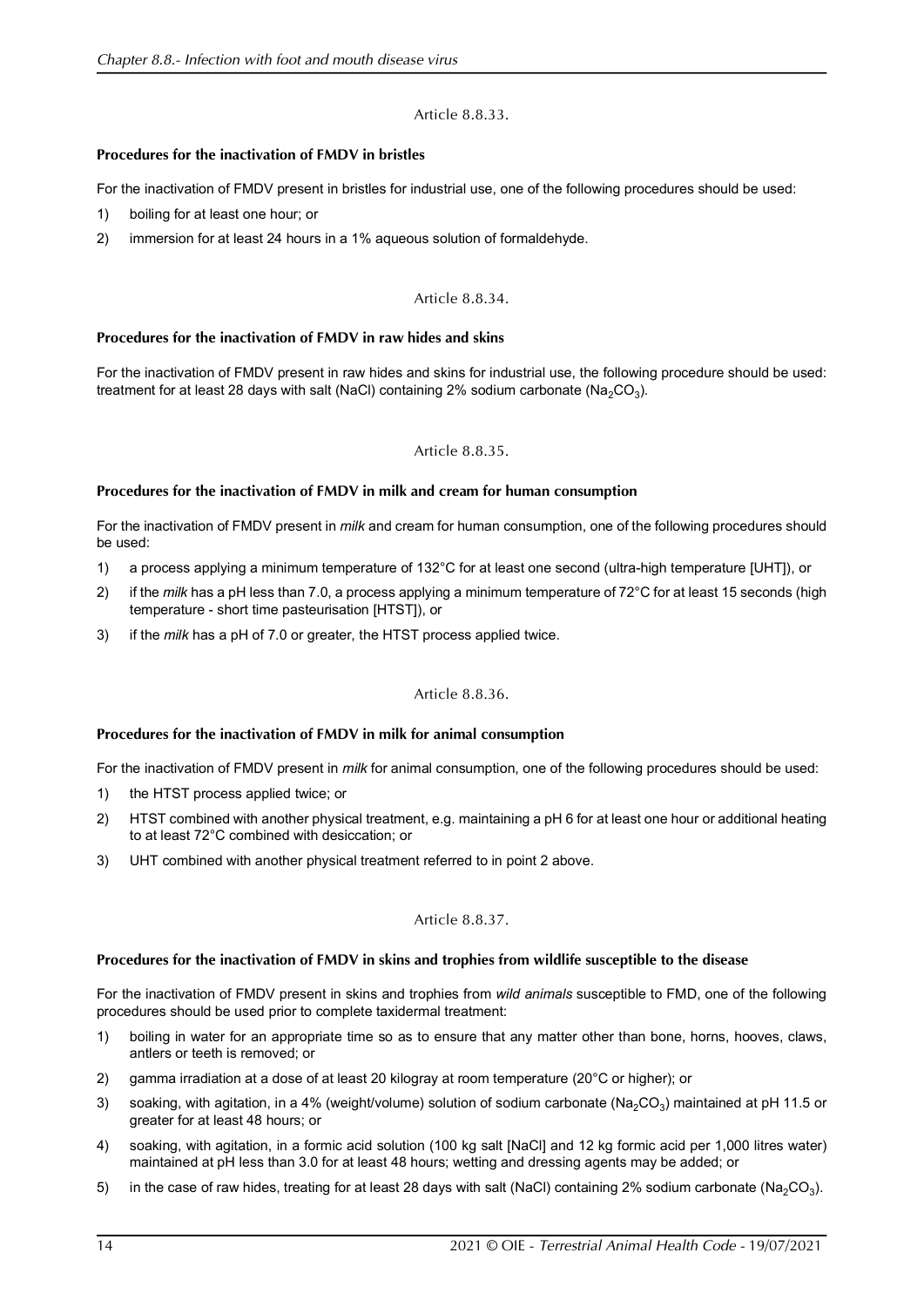# Article 8.8.38.

# <span id="page-14-0"></span>**Procedures for the inactivation of FMDV in casings of ruminants and pigs**

For the inactivation of FMDV present in *casings* of ruminants and pigs, the following procedures should be used: treating for at least 30 days either with dry salt (NaCl) or with saturated brine (NaCl, a<sub>w</sub>< 0.80), or with phosphate supplemented salt containing 86.5% NaCl, 10.7% Na<sub>2</sub>HPO<sub>4</sub> and 2.8% Na<sub>3</sub>PO<sub>4</sub> (weight/weight/weight), either dry or as a saturated brine ( $a_{\omega}$ < 0.80), and kept at a temperature of greater than 12°C during this entire period.

# Article 8.8.39.

# <span id="page-14-1"></span>**OIE endorsed official control programme for FMD**

The overall objective of an OIE endorsed *official control programme* for FMD is for countries to progressively improve the situation and eventually attain FMD free status. The *official control programme* should be applicable to the entire country even if certain measures are directed towards defined *subpopulations* only.

Member Countries may, on a voluntary basis, apply for endorsement of their *official control programme* for FMD when they have implemented measures in accordance with this article.

For a Member Country's *official control programme* for FMD to be endorsed by the OIE, the Member Country should:

- 1) have a record of regular and prompt animal disease reporting in accordance with the requirements in Chapter 1.1.;
- 2) submit documented evidence of the capacity of the *Veterinary Services* to control FMD; one way of providing this evidence is through the OIE PVS Pathway;
- 3) submit a detailed plan of the programme to control and eventually eradicate FMD in the country or *zone* including:
	- a) the timeline;
	- b) the performance indicators for assessing the efficacy of the control measures to be implemented;
	- c) documentation indicating that the *official control programme* for FMD is applicable to the entire country;
- 4) submit a dossier on the epidemiology of FMD in the country describing the following:
	- a) the general epidemiology in the country highlighting the current knowledge and gaps and the progress that has been made in controlling FMD;
	- b) the measures implemented to prevent introduction of *infection*, the rapid detection of, and response to, all FMD *outbreaks* in order to reduce the incidence of FMD *outbreaks* and to eliminate FMDV transmission in at least one *zone* in the country;
	- c) the main livestock production systems and movement patterns of FMD susceptible animals and their products within and into the country;
- 5) submit evidence that FMD *surveillance* is in place:
	- a) taking into account provisions in Chapter 1.4. and the provisions on *surveillance* of this chapter;
	- b) have diagnostic capability and procedures, including regular submission of samples to a *laboratory* that carries out diagnosis and further characterisation of strains;
- 6) where *vaccination* is practised as a part of the *official control programme* for FMD, provide:
	- a) evidence (such as copies of legislation) that *vaccination* of selected populations is compulsory;
	- b) detailed information on *vaccination* campaigns, in particular on:
		- i) target populations for *vaccination*;
		- ii) monitoring of *vaccination* coverage, including serological monitoring of population immunity;
		- iii) technical specification of the vaccines used, including matching with the circulating FMDV strains, and description of the licensing procedures in place;
		- iv) the proposed timeline for the transition to the use of vaccines fully compliant with the standards and methods described in the *Terrestrial Manual*;
- 7) provide an emergency preparedness and response plan to be implemented in case of *outbreaks*.

The Member Country's *official control programme* for FMD will be included in the list of programmes endorsed by the OIE only after the submitted evidence, based on the provisions of Article 1.11.5., has been accepted by the OIE. Retention on the list requires an annual update on the progress of the *official control programme* and information on significant changes concerning the points above. Changes in the epidemiological situation and other significant events should be reported to the OIE in accordance with the requirements in Chapter 1.1.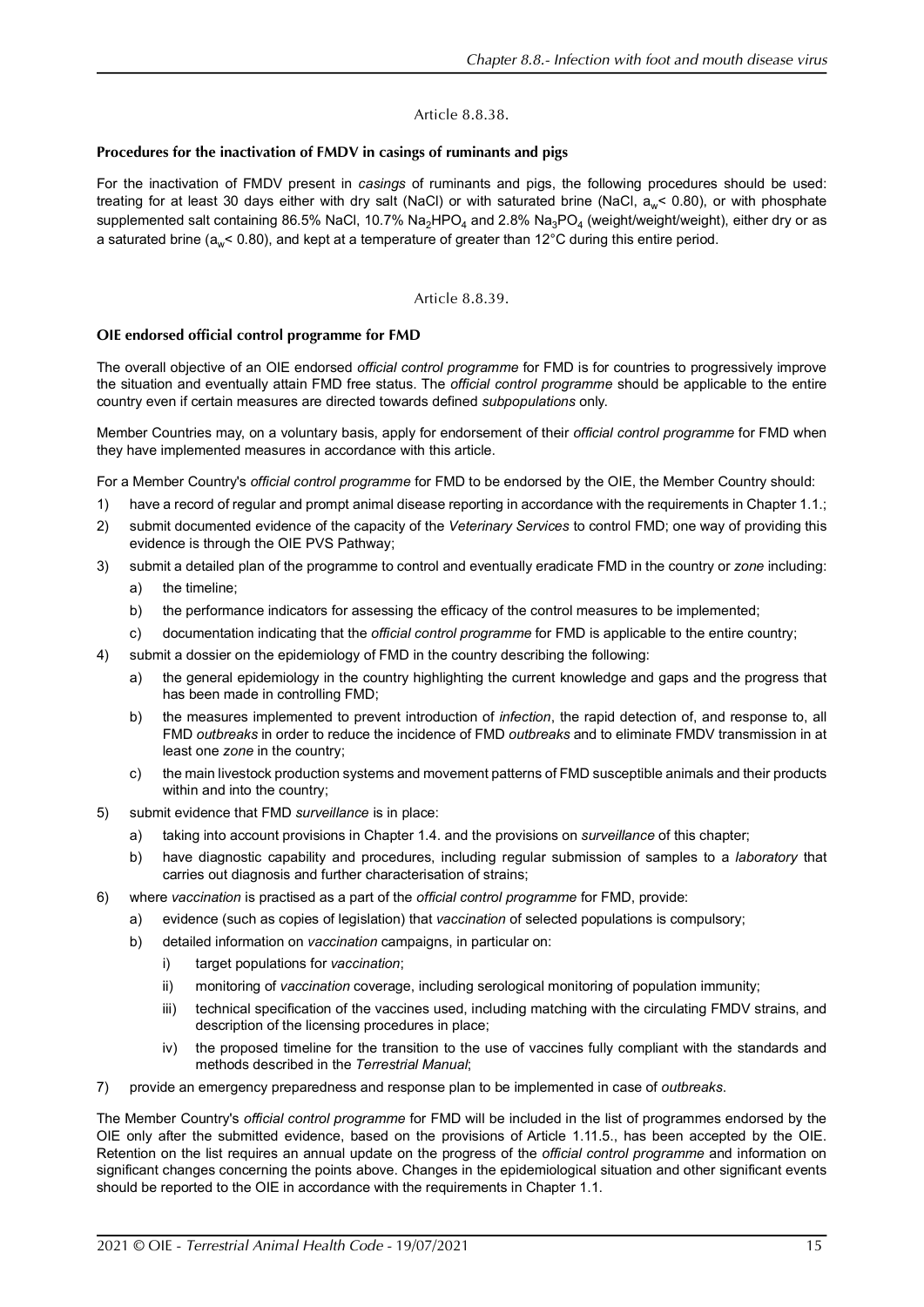The OIE may withdraw the endorsement of the *official control programme* if there is evidence of:

- non-compliance with the timelines or performance indicators of the programme; or
- significant problems with the performance of the *Veterinary Services*; or
- an increase in the incidence of FMD that cannot be addressed by the programme.

# Article 8.8.40.

# <span id="page-15-0"></span>**General principles of surveillance**

Articles [8.8.40.](#page-15-0) to [8.8.42.](#page-18-0) define the principles and provide a guide for the *surveillance* of FMD in accordance with Chapter 1.4. applicable to Member Countries seeking establishment, maintenance or recovery of freedom from FMD at the country, *zone* or *compartment* level or seeking endorsement by the OIE of their *official control programme* for FMD, in accordance with Article [8.8.39.](#page-14-1) *Surveillance* aimed at identifying disease and FMDV *infection* or transmission should cover domestic and, where appropriate, *wildlife* species as indicated in point 2 of Article [8.8.1.](#page-0-1)

# 1. Early detection

A *surveillance* system in accordance with Chapter 1.4. should be the responsibility of the *Veterinary Authority* and should provide an *early warning system* to report suspected *cases* throughout the entire production, marketing and processing chain. A procedure should be in place for the rapid collection and transport of samples to a *laboratory* for FMD diagnosis. This requires that sampling kits and other equipment be available to those responsible for *surveillance*. Personnel responsible for *surveillance* should be able to seek assistance from a team with expertise in FMD diagnosis and control.

# 2. Demonstration of freedom

The impact and epidemiology of FMD widely differ in different regions of the world and therefore it is inappropriate to provide specific recommendations for all situations. *Surveillance* strategies employed for demonstrating freedom from FMD in the country, *zone* or *compartment* at an acceptable level of confidence should be adapted to the local situation. For example, the approach to demonstrating freedom from FMD following an *outbreak* caused by a pig-adapted strain of FMDV should differ significantly from an approach designed to demonstrate freedom from FMD in a country or *zone* where African buffaloes *(Syncerus caffer)* provide a potential reservoir of *infection*.

*Surveillance* for FMD should be in the form of a continuing programme. Programmes to demonstrate no evidence of *infection* with FMDV and transmission should be carefully designed and implemented to avoid producing results that are insufficient to be accepted by the OIE or trading partners, or being excessively costly and logistically complicated.

The strategy and design of the *surveillance* programme will depend on the historical epidemiological circumstances including whether or not *vaccination* has been used.

A Member Country wishing to substantiate FMD freedom where *vaccination* is not practised should demonstrate no evidence of *infection* with FMDV.

A Member Country wishing to substantiate FMD freedom where *vaccination* is practised should demonstrate that FMDV has not been transmitted in any susceptible populations. Within vaccinated populations, serological surveys to demonstrate no evidence of FMDV transmission should target animals that are less likely to show vaccine-derived antibodies to nonstructural proteins, such as young animals vaccinated a limited number of times, or unvaccinated animals. In any unvaccinated *subpopulation*, *surveillance* should demonstrate no evidence of *infection* with FMDV.

*Surveillance* strategies employed for establishing and maintaining a *compartment* should identify the prevalence, distribution and characteristics of FMD outside the *compartment*.

# 3. OIE endorsed official control programme

*Surveillance* strategies employed in support of an OIE endorsed *official control programme* should demonstrate evidence of the effectiveness of any *vaccination* used and of the ability to rapidly detect all FMD *outbreaks*.

Therefore considerable latitude is available to Member Countries to design and implement *surveillance* to establish that the whole territory or part of it is free from FMDV *infection* and transmission and to understand the epidemiology of FMD as part of the *official control programme*.

The Member Country should submit a dossier to the OIE in support of its application that not only explains the epidemiology of FMD in the region concerned but also demonstrates how all the risk factors, including the role of *wildlife*, if appropriate, are identified and managed. This should include provision of scientifically based supporting data.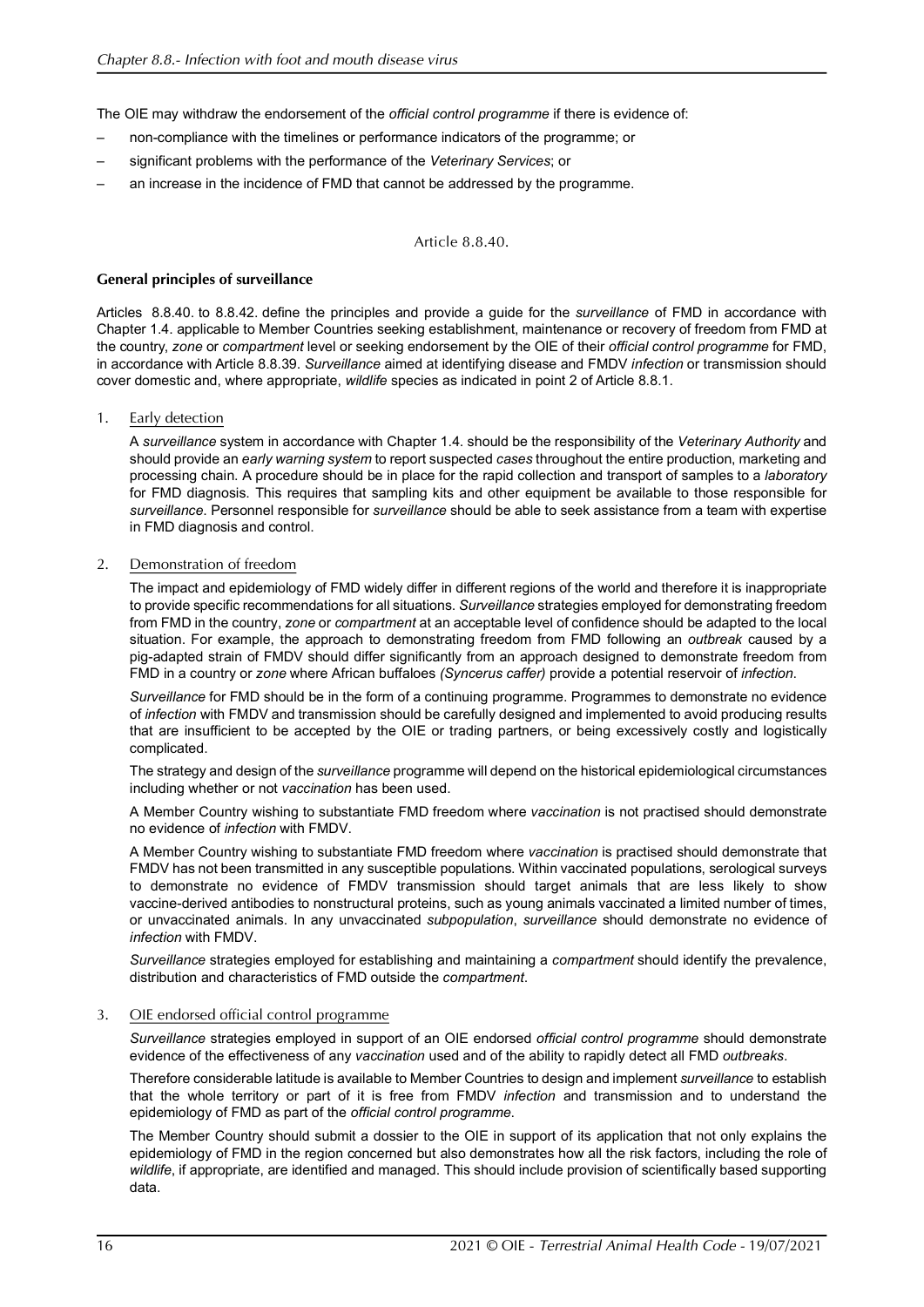# 4. Surveillance strategies

The strategy employed to establish the prevalence of *infection* with FMDV or to substantiate freedom from FMDV *infection* or transmission may be based on randomised or targeted clinical investigation or sampling at an acceptable level of statistical confidence, as described in Chapter 1.4. If an increased likelihood of *infection* in particular localities or species can be identified, targeted sampling may be appropriate. Clinical inspection may be targeted at particular species likely to exhibit clear clinical signs (e.g. cattle and pigs). The Member Country should justify the *surveillance* strategy chosen and the frequency of sampling as adequate to detect the presence of FMDV *infection* or transmission in accordance with Chapter 1.4. and the epidemiological situation.

The design of the sampling strategy should incorporate an epidemiologically appropriate design prevalence. The sample size selected for testing should be adequate to detect *infection* or transmission if it were to occur at a predetermined minimum rate. The sample size and expected disease prevalence determine the level of confidence in the results of the survey. The Member Country should justify the choice of design prevalence and confidence level based on the objectives of *surveillance* and the prevailing or historical epidemiological situation, in accordance with Chapter 1.4.

# 5. Follow-up of suspected cases and interpretation of results

An effective *surveillance* system will identify suspected *cases* that require immediate follow-up and investigation to confirm or exclude that the cause of the condition is FMDV. Samples should be taken and submitted for diagnostic testing, unless the suspected *case* can be confirmed or ruled out by epidemiological and clinical investigation. Details of the occurrence of suspected *cases* and how they were investigated and dealt with should be documented. This should include the results of diagnostic testing and the control measures to which the animals concerned were subjected during the investigation.

The sensitivity and specificity of the diagnostic tests employed, including the performance of confirmatory tests, are key factors in the design, sample size determination and interpretation of the results obtained. The sensitivity and specificity of the tests used should be validated for the *vaccination* or *infection* history and production class of animals in the target population.

The *surveillance* design should anticipate the occurrence of false positive reactions. If the characteristics of the testing system are known, the rate at which these false positives are likely to occur can be calculated in advance. There should be an effective procedure for following-up positives to determine with a high level of confidence, whether or not they are indicative of *infection* or transmission. This should involve supplementary tests and follow-up investigation to collect diagnostic material from the original *epidemiological unit* and *herds* or *flocks* which may be epidemiologically linked to it.

*Laboratory* results should be examined in the context of the epidemiological situation. Corollary information needed to complement the serological survey and assess the possibility of viral transmission includes but is not limited to:

- characterisation of the existing production systems;
- results of clinical *surveillance* of the suspects and their cohorts;
- description of number of, and protocol for, *vaccinations* performed in the area under assessment;
- *biosecurity* and history of the *establishments* with reactors;
- identification and traceability of animals and control of their movements;
- other parameters of regional significance in historic FMDV transmission.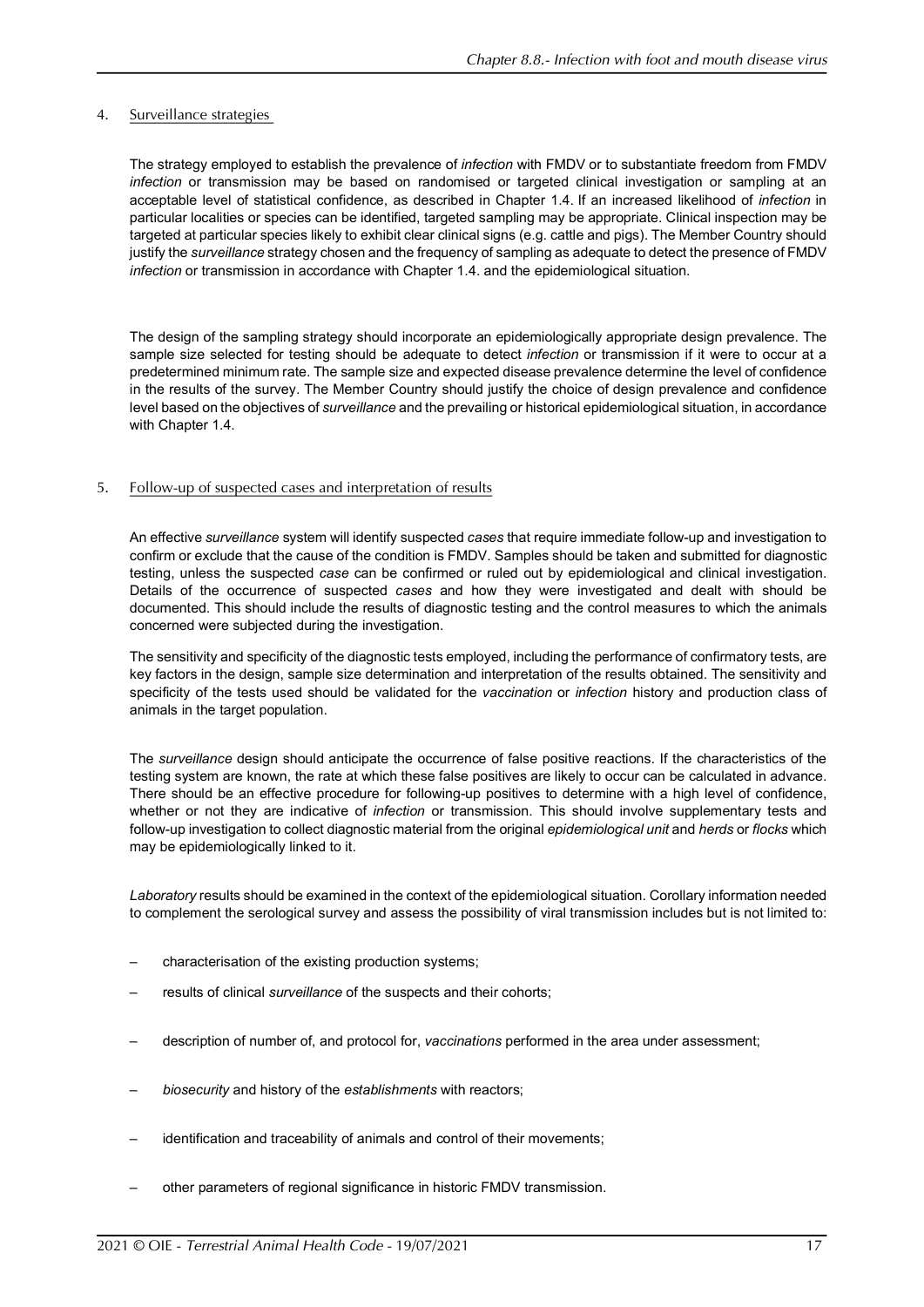# 6. Demonstration of population immunity

Following routine *vaccination*, evidence should be provided to demonstrate the effectiveness of the *vaccination* programme such as adequate *vaccination* coverage and population immunity. This can help to reduce reliance on post-*vaccination* surveys for residual *infection* and transmission.

In designing serological surveys to estimate population immunity, blood sample collection should be stratified by age to take account of the number of *vaccinations* the animals have received. The interval between last *vaccination* and sampling depends upon the intended purpose. Sampling at one or two months after *vaccination* provides information on the efficiency of the *vaccination* programme, while sampling before or at the time of revaccination provides information on the duration of immunity. When multivalent vaccines are used, tests should be carried out to determine the antibody level at least for each serotype, if not for each antigen blended into the vaccine. The test cut-off for an acceptable level of antibody should be selected with reference to protective levels demonstrated by vaccine-challenge test results for the antigen concerned. Where the threat from circulating virus has been characterised as resulting from a field virus with significantly different antigenic properties from the vaccine virus, this should be taken into account when interpreting the protective effect of population immunity. Figures for population immunity should be quoted with reference to the total of susceptible animals in a given *subpopulation* and in relation to the subset of vaccinated animals.

The entire investigative process should be documented within the *surveillance* programme.

All the epidemiological information should be substantiated, and the results should be collated in the final report.

Article 8.8.41.

#### **Methods of surveillance**

1. Clinical surveillance

Farmers and workers who have day-to-day contact with livestock, as well as *veterinary paraprofessionals*, *veterinarians* and diagnosticians, should report promptly any suspicion of FMD. The *Veterinary Authority* should implement programmes to raise awareness among them.

Clinical *surveillance* requires the physical examination of susceptible animals. Although significant emphasis is placed on the diagnostic value of mass serological screening, *surveillance* based on clinical inspection may provide a high level of confidence of detection of disease if a sufficient number of clinically susceptible animals is examined at an appropriate frequency and investigations are recorded and quantified.

Clinical examination and diagnostic testing should be applied to clarify the status of suspected *cases*. Diagnostic testing may confirm clinical suspicion, while clinical *surveillance* may contribute to confirmation of positive laboratory test results. Clinical *surveillance* may be insufficient in *wildlife* and domestic species that usually do not show clinical signs or husbandry systems that do not permit sufficient observations. In such situations, serological *surveillance* should be used. Hunting, capture and non-invasive sampling and observation methods can be used to obtain information and diagnostic samples from *wildlife* species.

# 2. Virological surveillance

Establishment of the molecular, antigenic and other biological characteristics of the causative virus, as well as its source, is mostly dependent upon clinical *surveillance* to provide samples. FMDV isolates should be sent regularly to an OIE Reference Laboratory.

Virological *surveillance* aims to:

- a) confirm clinically suspected *cases*;
- b) follow up positive serological results;
- c) characterise isolates for epidemiological studies and vaccine matching;
- d) monitor populations at risk for the presence and transmission of the virus.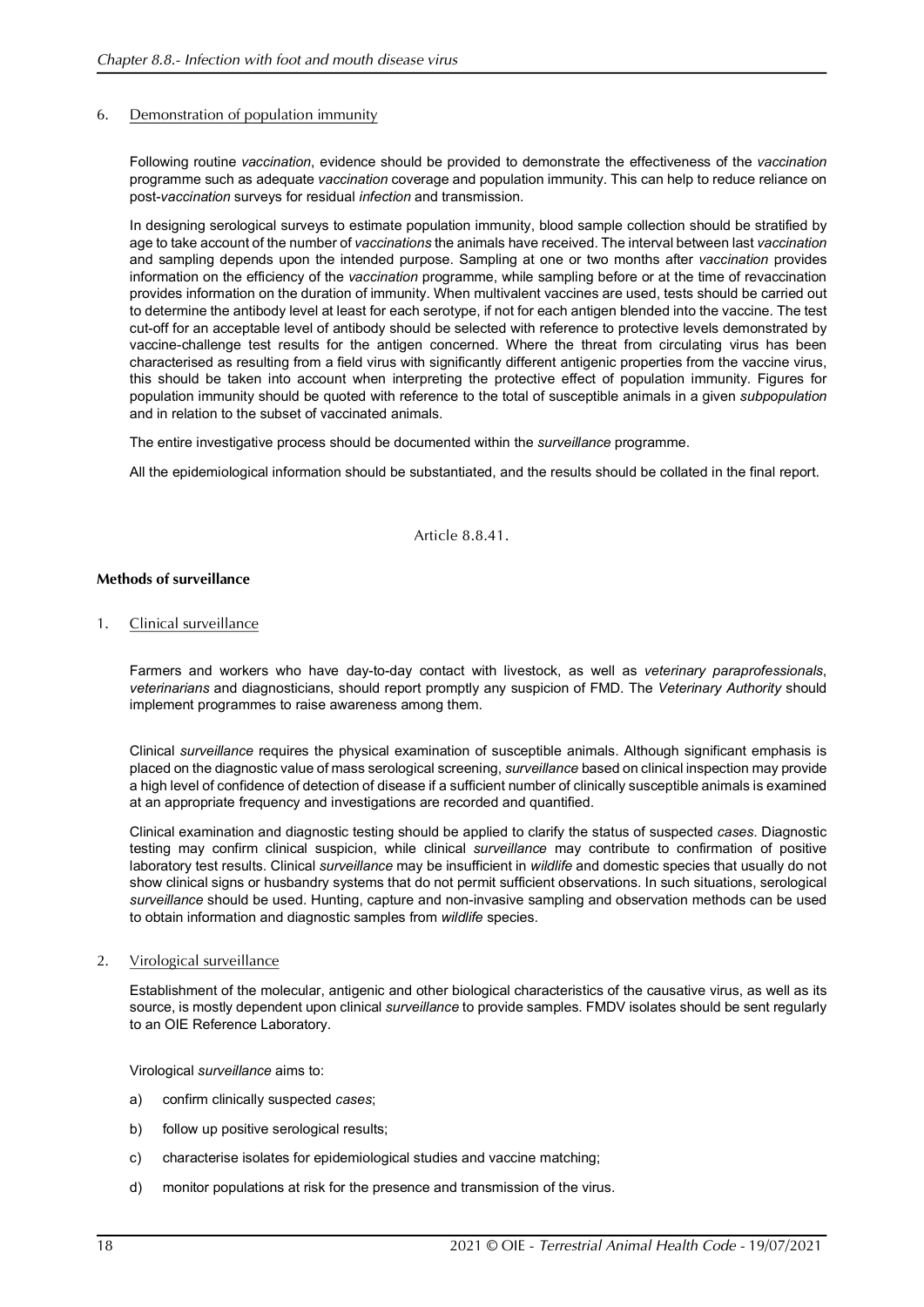# 3. Serological surveillance

Serological *surveillance* aims to detect antibodies resulting from *infection* or *vaccination* using nonstructural protein tests or structural protein tests.

Serological *surveillance* may be used to:

- a) estimate the prevalence or substantiate freedom from FMDV *infection* or transmission;
- b) monitor population immunity.

Serum collected for other purposes can be used for FMD *surveillance*, provided the principles of survey design described in this chapter are met.

The results of random or targeted serological surveys are important in providing reliable evidence of the FMD situation in a country, *zone* or *compartment*. It is therefore essential that the survey be thoroughly documented.

#### Article 8.8.42.

# <span id="page-18-0"></span>**The use and interpretation of serological tests (see Figure 3)**

The selection and interpretation of serological tests should be considered in the context of the epidemiological situation. Test protocols, reagents, performance characteristics and validation of all tests used should be known. Where combinations of tests are used, the overall test system performance characteristics should also be known.

Animals infected with FMDV produce antibodies to both the structural proteins and the nonstructural proteins of the virus. Vaccinated animals produce antibodies mainly or entirely to the structural proteins of the virus depending upon vaccine purity. The structural protein tests are serotype specific and for optimal sensitivity one should select an antigen or virus closely related to the field strain expected. In unvaccinated populations, structural protein tests may be used to screen sera for evidence of FMDV *infection* or transmission or to detect the introduction of vaccinated animals. In vaccinated populations, structural protein tests may be used to monitor the serological response to the *vaccination*.

Nonstructural protein tests may be used to screen sera for evidence of *infection* or transmission of all serotypes of FMDV regardless of the *vaccination* status of the animals provided the vaccines comply with the standards of the *Terrestrial Manual* with respect to purity. However, although animals vaccinated and subsequently infected with FMDV develop antibodies to nonstructural proteins, the levels may be lower than those found in infected animals that have not been vaccinated. To ensure that all animals that had contact with FMDV have seroconverted, it is recommended that for each *vaccination* area samples for nonstructural protein antibody testing are taken not earlier than 30 days after the last *case* and in any case not earlier than 30 days after the last *vaccination*.

Positive FMDV antibody test results can have four possible causes:

- *infection* with FMDV;
- *vaccination* against FMD;
- maternal antibodies (maternal antibodies in cattle are usually found only up to six months of age but in some individuals and in some other species, maternal antibodies can be detected for longer periods);
- non-specific reactivity of the serum in the tests used.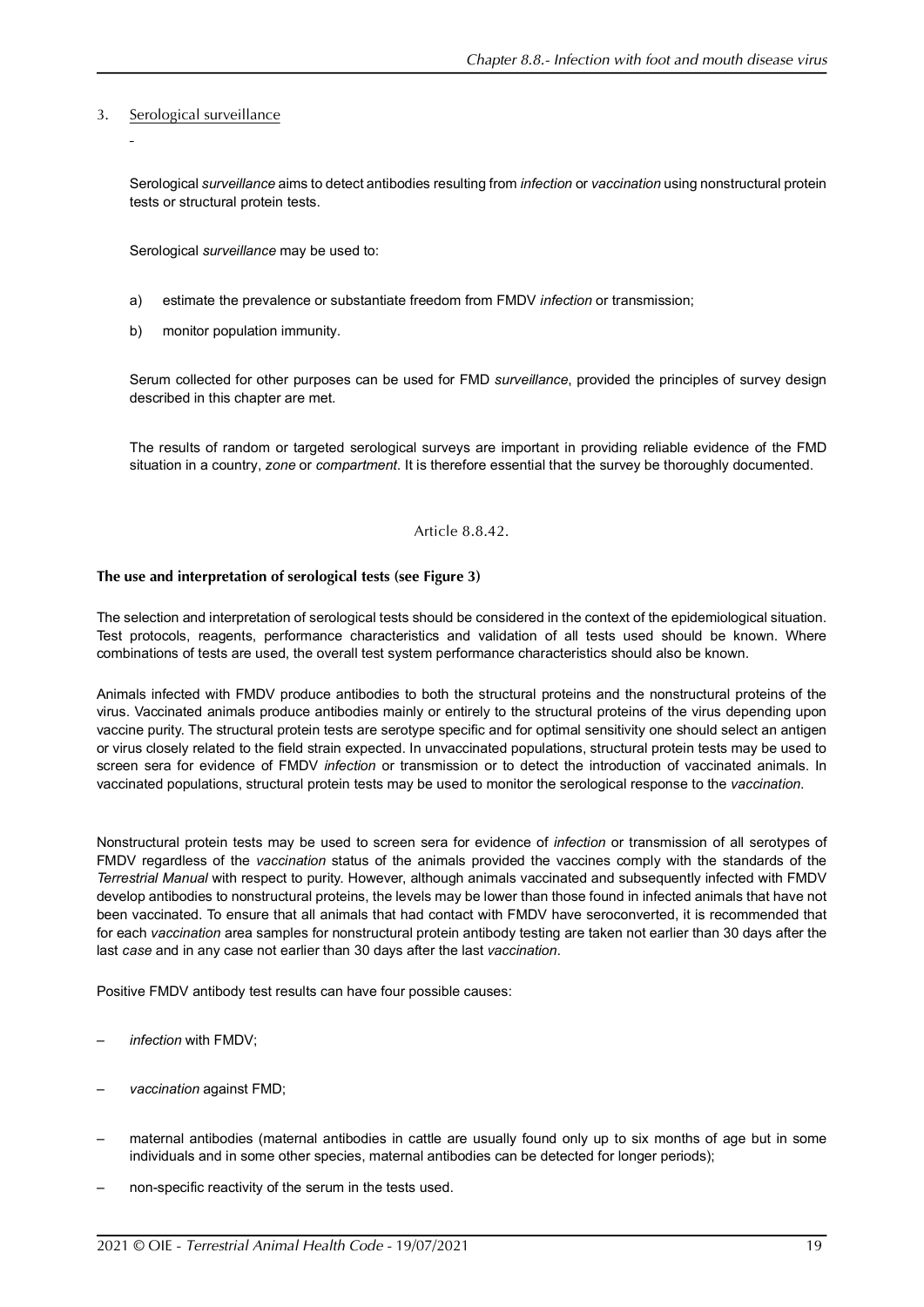# 1. Procedure in case of positive test results

The proportion and strength of seropositive reactors should be taken into account when deciding if they are *laboratory* confirmed reactors or further investigation and testing are required.

When false positive results are suspected, seropositive reactors should be retested in the *laboratory* using repeat and confirmatory tests. Tests used for confirmation should be of high diagnostic specificity to minimise false positive test results. The diagnostic sensitivity of the confirmatory test should approach that of the screening test.

All *herds* or *flocks* with at least one *laboratory* confirmed reactor should be investigated. The investigation should examine all evidence, which may include the results of virological tests and of any further serological tests that might confirm or refute the hypothesis that the positive results to the serological tests employed in the initial survey were due to FMDV transmission. This investigation should document the status for each positive *herd*. Epidemiological investigation should be continued concurrently.

Clustering of seropositive results within *herds* or *flocks* or within a region should be investigated as it may reflect any of a series of events, including the demographics of the population sampled, vaccinal exposure or the presence of *infection* or transmission. As clustering may signal *infection* or transmission, the investigation of all instances should be incorporated in the survey design.

Paired serology can be used to identify FMDV transmission by demonstrating an increase in the number of seropositive animals or an increase in antibody titre at the second sampling.

The investigation should include the reactor animals, susceptible animals of the same *epidemiological unit* and susceptible animals that have been in contact or otherwise epidemiologically associated with the reactor animals. The animals sampled should remain in the *establishment* pending test results, should be clearly identified, accessible and should not be vaccinated during the investigations, so that they can be retested after an appropriate period of time. Following clinical examination, a second sample should be taken, after an appropriate time has lapsed, from the animals tested in the initial survey with emphasis on animals in direct contact with the reactors. If the animals are not individually identified, a new serological survey should be carried out in the *establishments* after an appropriate time, repeating the application of the primary survey design. If FMDV is not circulating, the magnitude and prevalence of antibody reactivity observed should not differ in a statistically significant manner from that of the primary sample.

In some circumstances, unvaccinated sentinel animals may also be used. These can be young animals from unvaccinated dams or animals in which maternally conferred immunity has lapsed and preferably of the same species as in the positive sampling units. If other susceptible, unvaccinated animals are present, they could act as sentinels to provide additional serological evidence. The sentinels should be kept in close contact with the animals of the *epidemiological unit* under investigation for at least two *incubation periods* and should remain serologically negative if FMDV is not circulating.

# 2. Follow-up of field and laboratory findings

If transmission is demonstrated, an *outbreak* is declared.

The significance of small numbers of seropositive animals in the absence of current FMDV transmission is difficult to determine. Such findings may be an indication of past *infection* followed by recovery or by the development of a carrier state, in ruminants, or due to non-specific serological reactions. Antibodies to nonstructural proteins may be induced by repeated *vaccination* with vaccines that do not comply with the requirements for purity. However, the use of such vaccines is not permissible in countries or *zones* applying for an official status. In the absence of evidence of FMDV *infection* and transmission, such findings do not warrant the declaration of a new *outbreak* and the follow-up investigations may be considered complete.

However, if the number of seropositive animals is greater than the number of false positive results expected from the specificity of the diagnostic tests used, susceptible animals that have been in contact or otherwise epidemiologically associated with the reactor animals should be investigated further.

| Abbreviations and acronyms: |                                                                 |
|-----------------------------|-----------------------------------------------------------------|
| <b>ELISA</b>                | Enzyme-linked immunosorbent assay                               |
| <b>VNT</b>                  | Virus neutralisation test                                       |
| <b>NSP</b>                  | Nonstructural protein(s) of foot and mouth disease virus (FMDV) |
| 3ABC                        | NSP antibody test                                               |
| <b>SP</b>                   | Structural protein of foot and mouth disease virus              |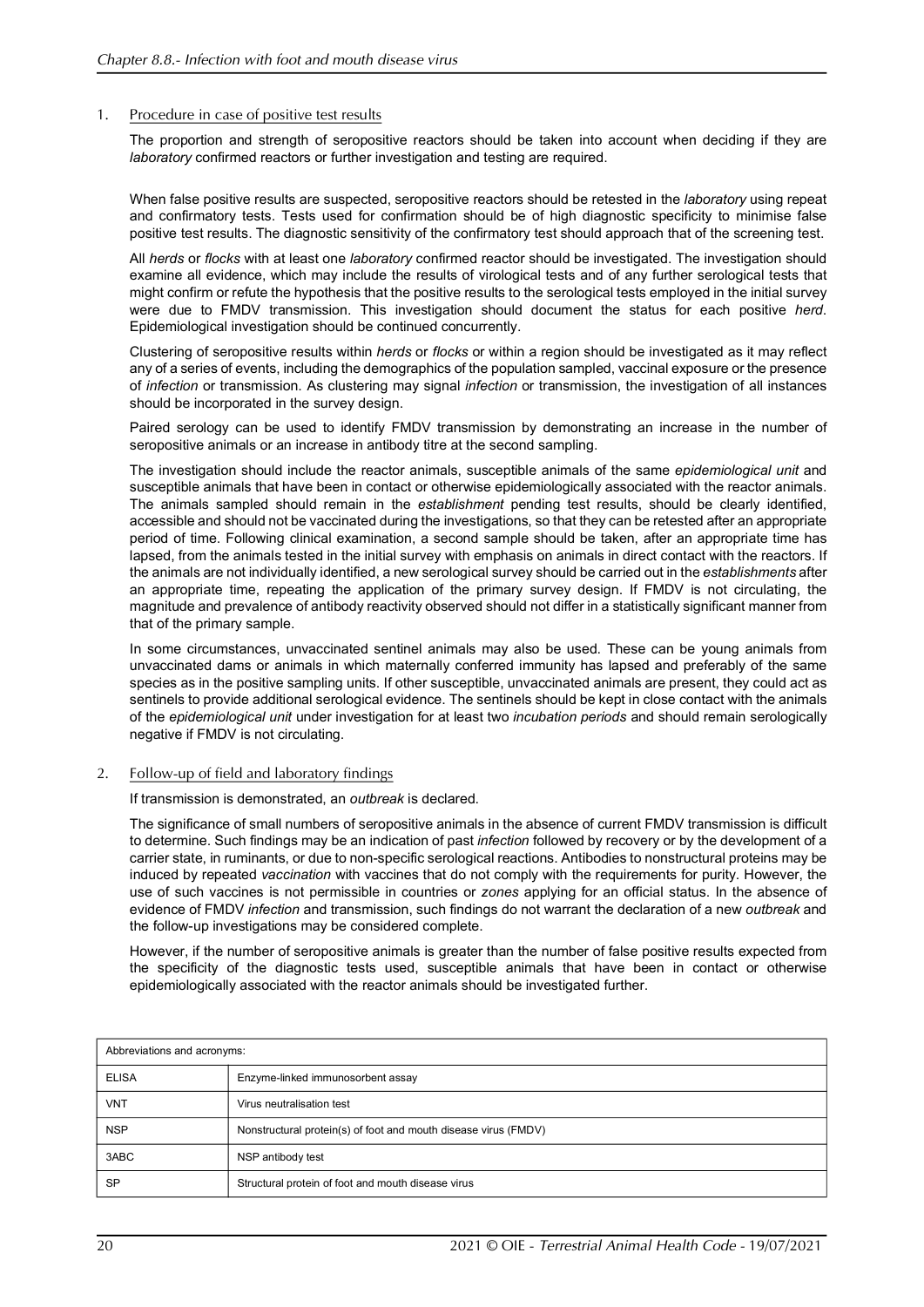

*Fig. 1. Schematic representation of the minimum waiting periods and pathways for recovery of FMD free status after an outbreak in a free country or zone where vaccination is not practised*

Waiting periods are minima depending upon outcome of *surveillance* specified in respective articles. If there are multiple waiting periods because of different control measures, the longest applies.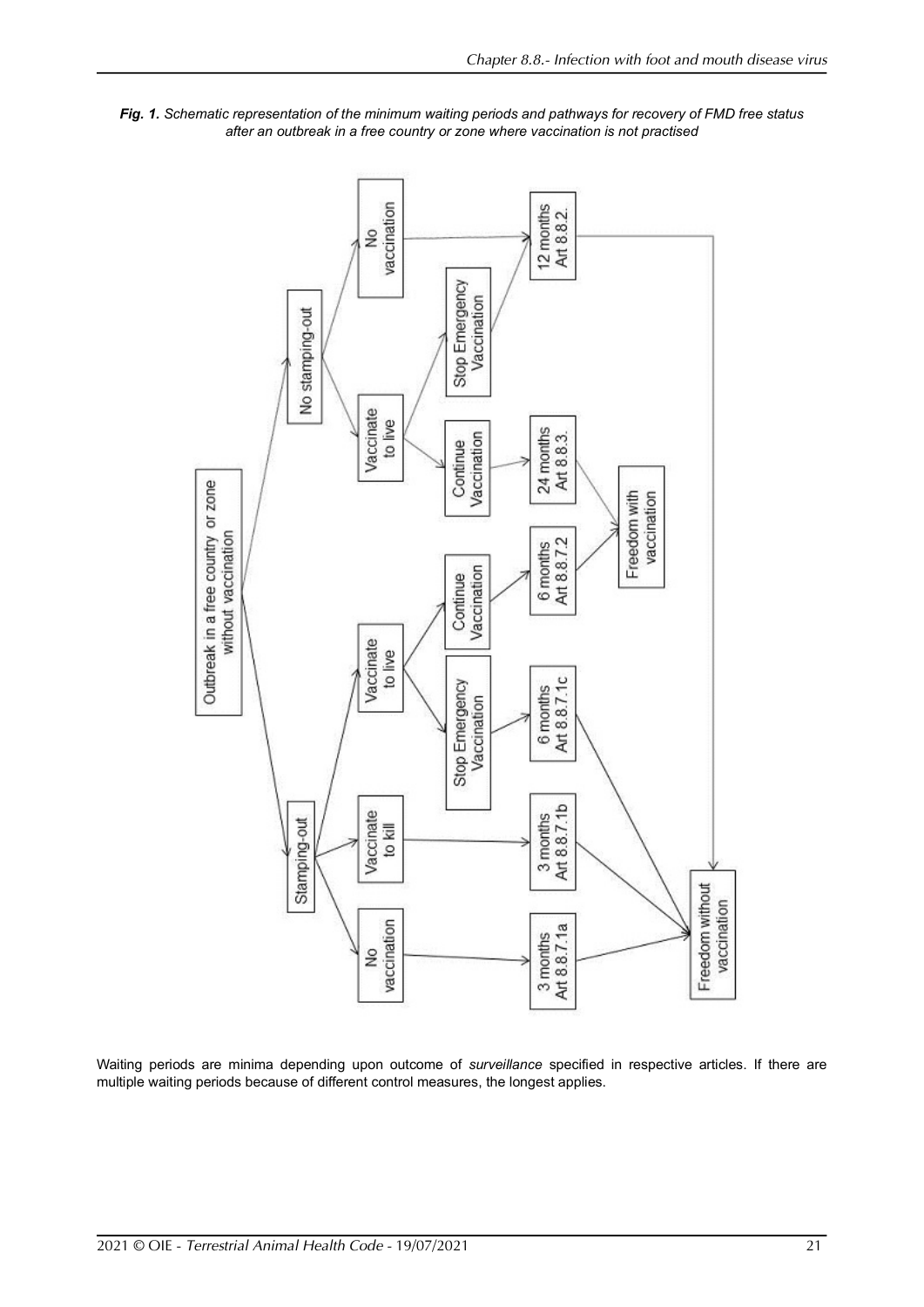



Waiting periods are minima depending upon outcome of *surveillance* specified in respective articles. If there are multiple waiting periods because of different control measures, the longest applies.